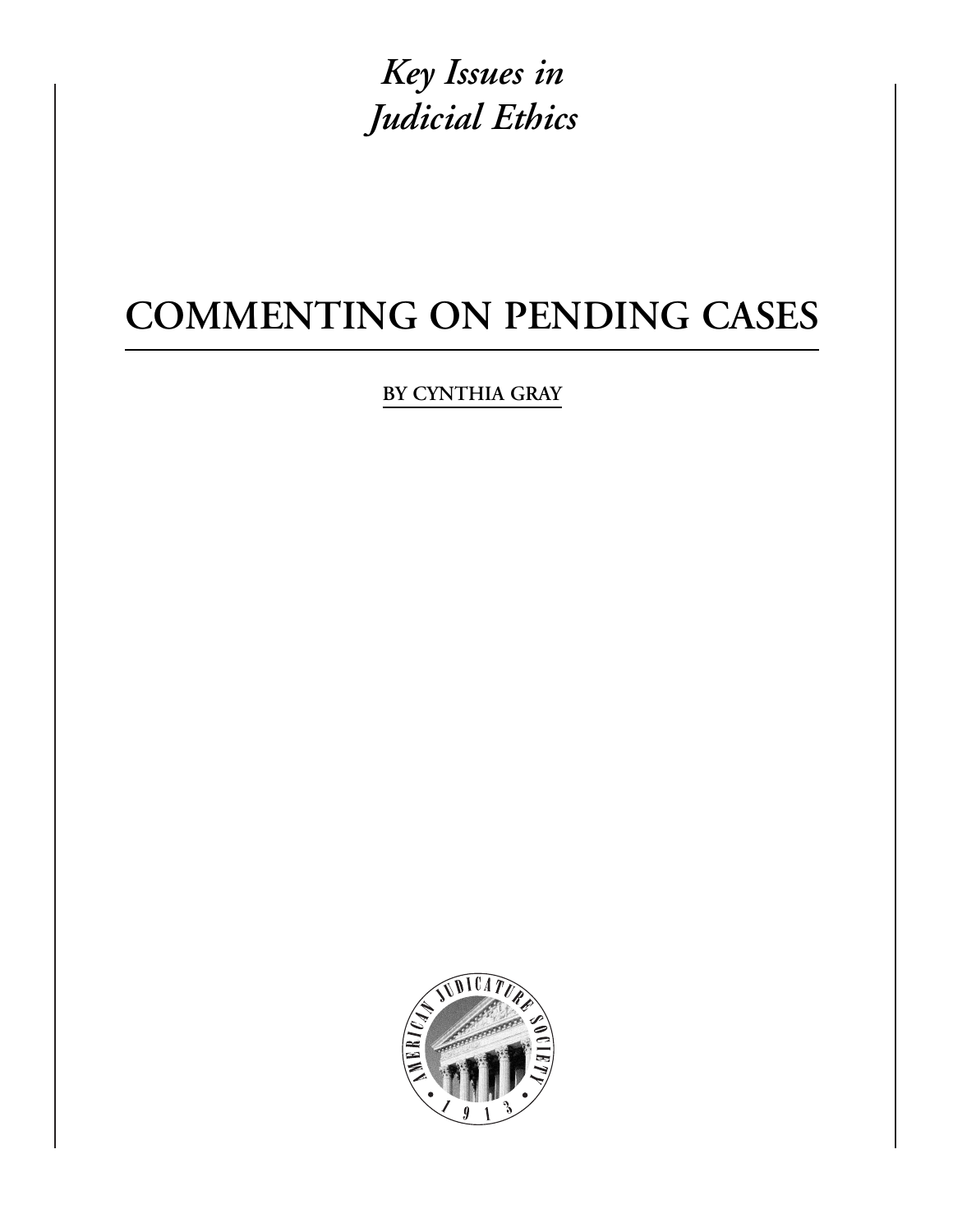**American Judicature Society** Allan D. Sobel Executive Vice President and Director

Cynthia Gray Director, Center for Judicial Ethics Box 190, 3304 N. Broadway Chicago, IL 60657 (773) 248-6005 FAX (773) 248-6015

Other papers available in the *Key Issues in Judicial Ethics* series:

- Recommendations by Judges (8/00)
- Ethical Issues for New Judges (7/03)
- Political Activity by Members of a Judge's Family (5/01)
- Organizations that Practice Invidious Discrimination (7/99)
- A Judge's Attendance at Social Events, Bar Association Functions, Civic and Charitable Functions, and Political Gatherings (8/98)
- Real Estate Investments by Judges (1/01)
- Ethics and Judges' Evolving Roles Off the Bench: Serving on Governmental Commissions (2/02)
- Disqualification Issues When a Judge is Related to a Lawyer (5/01)

To order, call toll-free (888) 287-2513 or visit www.ajs.org.

Copyright 2001, American Judicature Society Up-dated 6/01 Order #847

American Judicature Society The Opperman Center at Drake University 2700 University Ave. Des Moines, IA 50311 (515) 271-2281 Fax (515) 279-3090 www.ajs.org

The Center for Judicial Ethics has links on its web site (www.ajs.org/ethics/) to judicial ethics advisory committee web sites.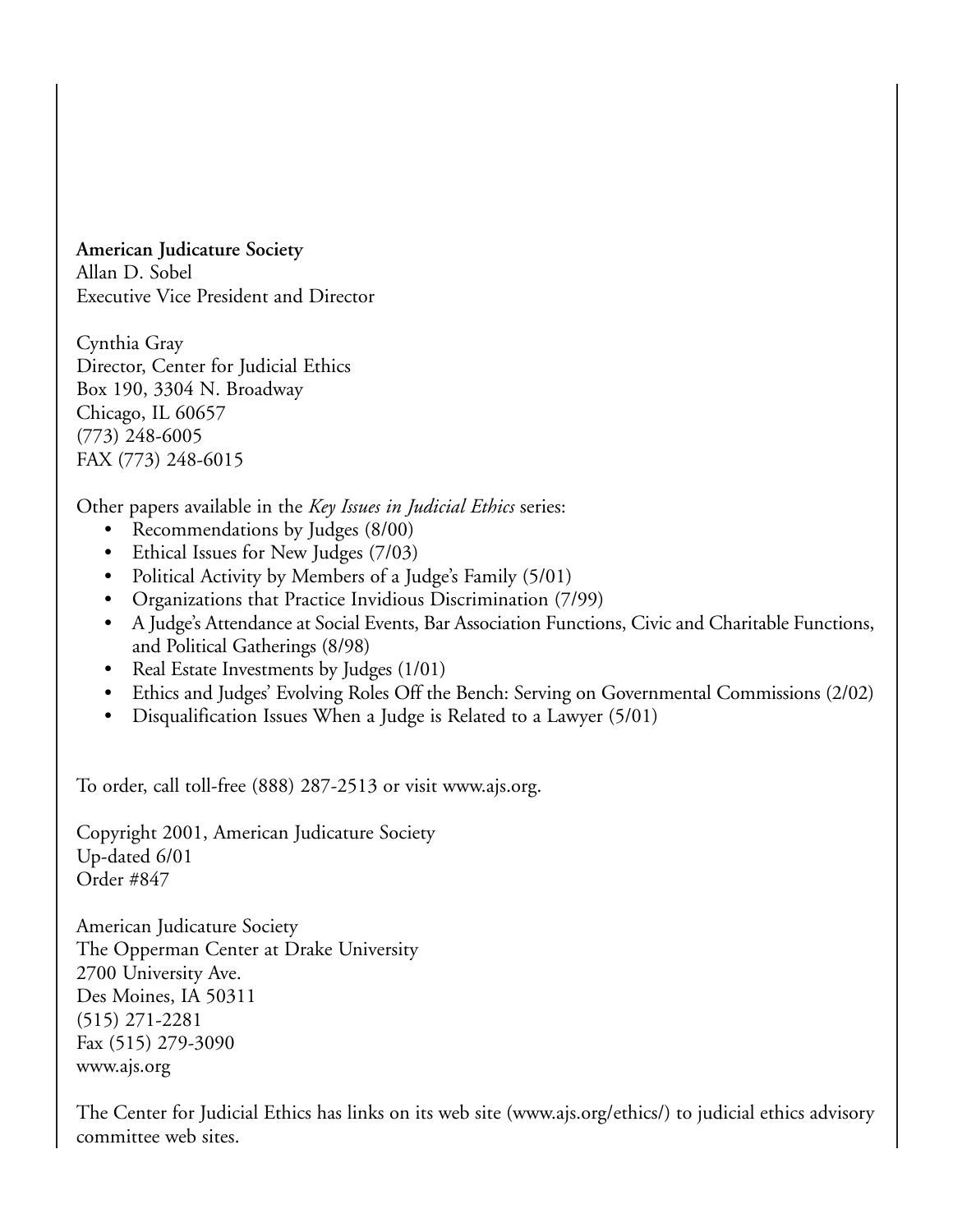### **CONTENTS**

#### **INTRODUCTION 1**

#### **COMMENTING ON A CASE PENDING BEFORE THE JUDGE 2**

*Disqualification* 3 *Explaining procedures and decisions* 6 *Comments following reversal on appeal* 8 *Responding to criticism about a pending case* 9

#### **COMMENTING ON A CASE PENDING ON APPEAL 11**

#### **COMMENTING ON A CASE PENDING BEFORE ANOTHER JUDGE IN THE SAME JURISDICTION 13**

**COMMENTING ON AN IMPENDING CASE 13**

**COMMENTING ON A PENDING CASE IN ANOTHER JURISDICTION 14**

**SCHOLARLY TEACHING AND WRITING 15**

#### **COMMENTING WHEN A CASE IS NO LONGER PENDING 16**

*If a judge is criticized about a case that is no longer pending* 17

**THE FIRST AMENDMENT 18**

**SUMMARY 19**

**CODE VARIATIONS 20**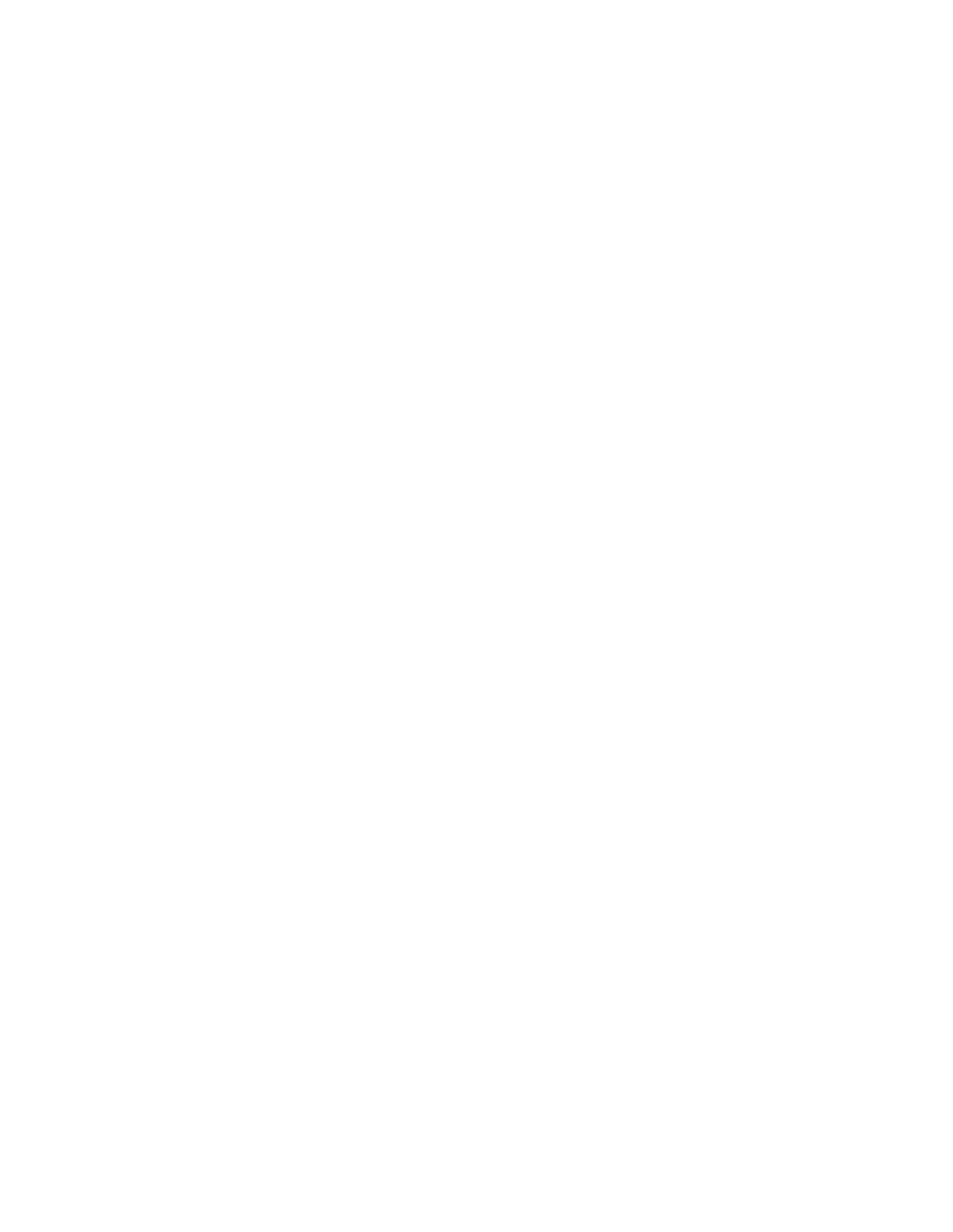### **INTRODUCTION**

Canon 3A(6) of the 1972 American Bar Association Model Code of Judicial Conduct stated: "A judge should abstain from public comment about a pending or impending proceeding in any court." Concerned that that language was "overbroad and unenforceable," the ABA narrowed that provision in the 1990 model code. Milord, *The Development of the ABA Judicial Code* at 21 (1992). Thus, Canon 3B(9) of the 1990 model code provides:

A judge shall not, while a proceeding is pending or impending in any court, make any public comment *that might reasonably be expected to affect its outcome or impair its fairness.*

(emphasis added). (Both versions also provide that a judge must require "similar abstention on the part of court personnel subject to the judge's direction and control.") There has been no authority interpreting the change in the code, however, and what change the qualification "might reasonably be expected to affect its outcome or impair its fairness" will have on judges' ability to comment on a pending proceeding is not clear.

Moreover, not all jurisdictions have adopted the change in the restriction on public comments even if they have adopted other provisions of the 1990 model code. The codes in many jurisdictions still prohibit all public comment, not simply public comment "that might reasonably be expected to affect its outcome or impair its fairness." Explaining the decision to retain the broader language from the 1972 model code, commentary to the Maine code states that "the difficulty of assessing the impact of public comment on an unknown audience justifies the absolute bar."

This paper explores the requirement that a judge refrain from commenting on cases, including cases pending before the judge, cases pending before another judge in the same jurisdiction, cases in another jurisdiction, cases pending on appeal, and impending cases. Whether a judge may respond to criticism of a decision in a pending case and when a judge's comments may require disqualification are also considered. The paper discusses exceptions to the rule such as explaining court procedures and comments in scholarly presentations. The paper also

examines First Amendment challenges to the restriction. Finally, the paper discusses commenting when a case is no longer pending, particularly if a judge is criticized about a completed case.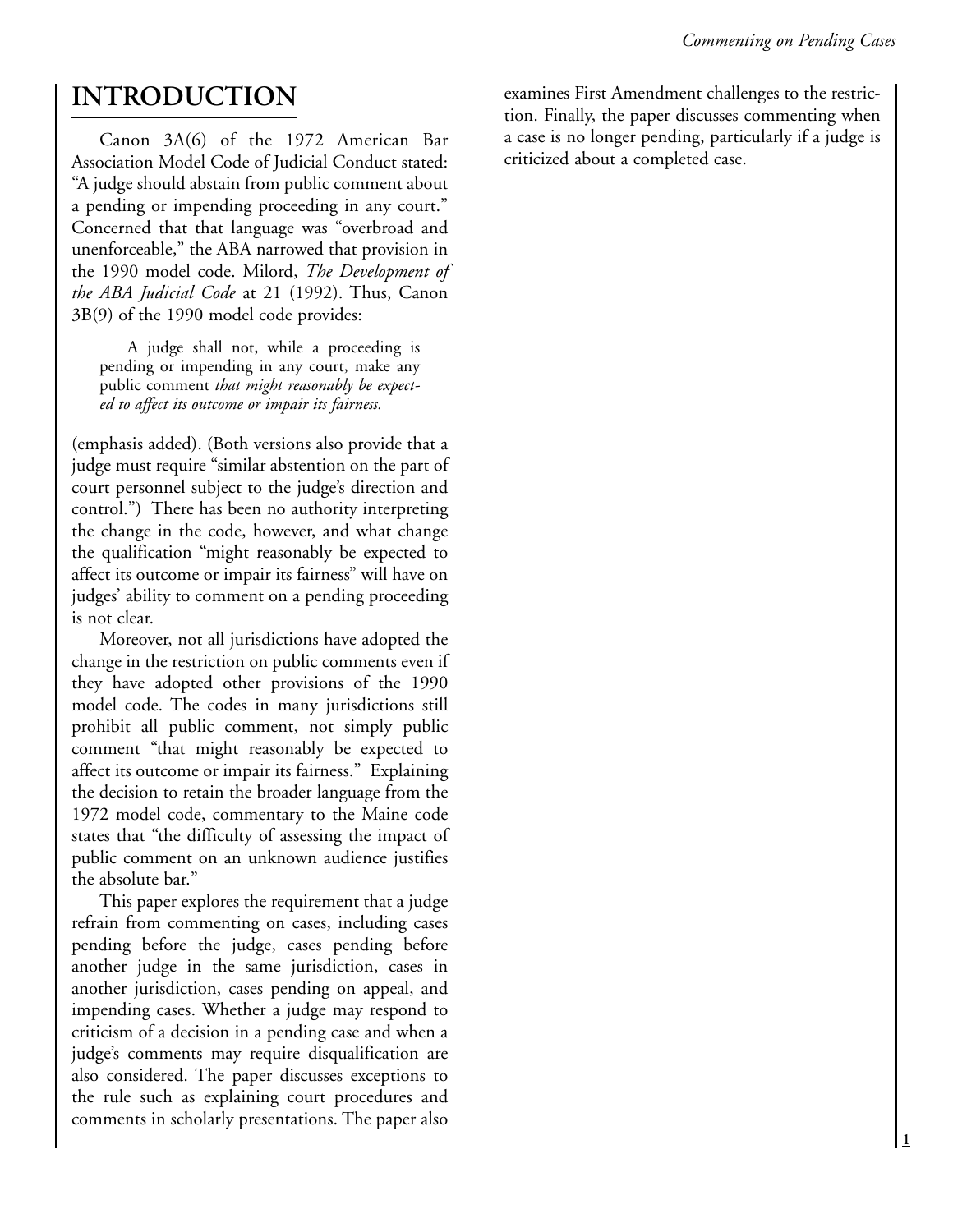# **COMMENTING ON A CASE PENDING BEFORE THE JUDGE**

Under both the 1972 and 1990 model codes, a judge is clearly prohibited from commenting on the merits of cases pending before the judge because any such comments could "reasonably be expected to affect its outcome or impair its fairness." Comments about a case pending before the commenting judge might:

- give the appearance that the judge has already decided the case, casting doubt on the judge's "objectivity and his willingness to reserve judgment until the close of the proceeding," or
- unduly influence or appear to unduly influence the jury.

Ross, "Extrajudicial Speech: Charting the Boundaries of Propriety," 2 *Georgetown Journal of Legal Ethics* 589 (1989). Moreover, judges "who covet publicity, or convey the appearance that they do, lead any objective observer to wonder whether their judgments are being influenced by the prospect of favorable coverage in the media." *United States v. Microsoft Corp.*, Nos. 00-5212 and 00-5213 (U.S. Court of Appeals District of Columbia Circuit June 28, 2001). In *Microsoft*, the court explained:

Judge Learned Hand spoke of "this America of ours where the passion for publicity is a disease, and where swarms of foolish, tawdry moths dash with rapture into its consuming fire. . . ." Judges are obligated to resist this passion. Indulging it compromises what Edmund Burke justly regarded as the "cold neutrality of an impartial judge." Cold or not, federal judges must maintain the appearance of impartiality. . . . Public confidence in judicial impartiality cannot survive if judges, in disregard of their ethical obligations, pander to the press.

The canon specifically provides that judges may make "public statements in the course of their official duties." "A judge's comments during a pretrial conference or from the bench about a proceeding before him may be public in the sense that the comments are made in open court, but such statements are a part of a judge's duties and are not proscribed." Thode, *Reporter's Notes to the Code of Judicial Conduct* at 55 (ABA 1973). Moreover, judges may comment "on proceedings in which the judge is a litigant in a personal capacity," although that does not include "cases such as writ of mandamus where the judge is a litigant in an official capacity." Commentary to Canon 3B(9).

The prohibition on commenting on pending cases obviously restricts any comment that reflects prejudgement of the case. For example, the New York State Commission on Judicial Conduct found that a judge should not have made comments to a reporter that indicated a predisposition to believe the defendant and to disfavor the woman that he was charged with assaulting. In the *Matter of Bender*, Determination (December 21, 1999) (www.scjc. ny.us/bender.htm) (censure for this and other misconduct). Speaking with a reporter about the case of a man charged with assault based on an incident involving his girlfriend, the judge stated, "At the time of the arraignment, there were facts deduced that perhaps he should have had her arrested because she assaulted him." The judge also stated that the judge did not expect the woman to return to the home that she shared with the defendant, and "There was not any reason for the alleged victim to be at the apartment to make a problem." Stating that it was improper for the judge to make any comment to a newspaper reporter concerning a pending case, the Commission concluded it was especially wrong for him to publicly accuse the alleged victim of committing a crime, particularly since the remark was based only on unsworn conversations at an arraignment.

In a second case, the Commission concluded that a judge's comments to a reporter about a criminal case pending in his court conveyed the appearance of pre-judgement. The judge indicated to the reporter that he believed that the defendant was a danger to the community and that the \$20,000 bail that he had set was probably not high enough to keep the defendant in jail. *In the Matter of Maislin*, Determination (August 7, 1998) (www.scjc.ny.us/ maislin.htm) (admonished for this and other misconduct)). Noting that it was wrong for a judge to make any public comment, no matter how minor, to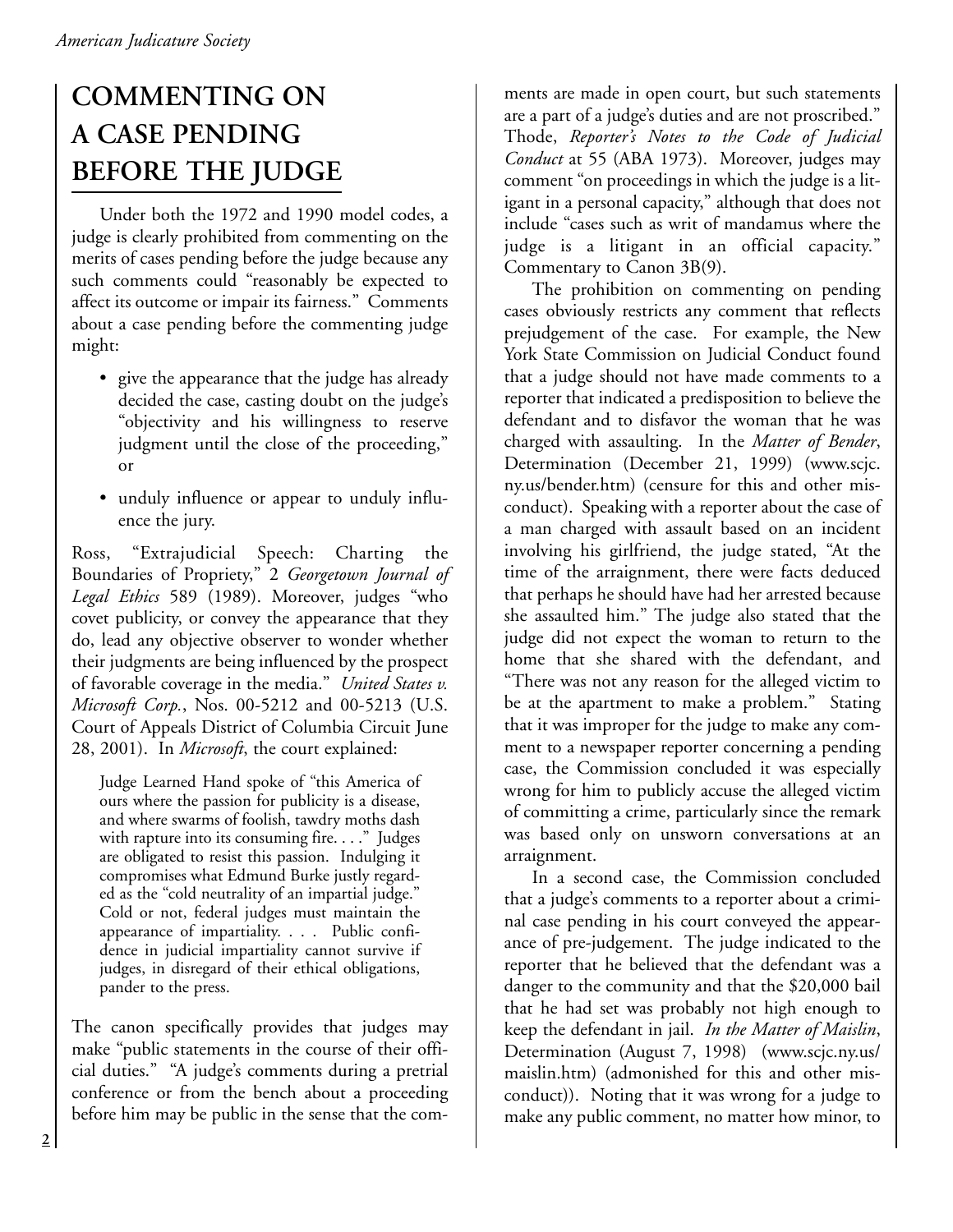a newspaper reporter or to any one else about a case pending before him, the Commission stated that the judge's remarks were not minor.

The restriction on commenting on pending cases applies even if the comment is not on the merits of the case. The Louisiana Supreme Court held that a judge should not have commented to a reporter about a motion to recuse in a criminal matter. *In re Best*, 719 So. 2d 432 (Louisiana 1998) (censure for this and other misconduct). The judge had said, "I don't think much of [the motion to recuse]. It's frivolous. There's not a reason in the world to recuse myself. It's just an effort by [the attorney] to zealously represent his client." When asked about the attorney's claim that he had improperly denied a motion to quash, the judge responded, "I gave him a cutoff date and he failed to submit the evidence in time. He failed in representing his client." In a second case, after an inquiry from a newspaper, the judge made public a sealed order in which a second judge agreed that she would be recused from all cases involving a particular law firm, and the second judge then rescinded her agreement after the disclosure. The judge told a reporter, "I don't believe she has the authority [to rescind her agreement]. I don't think she's a party to it." The judge also stated in additional comments published in the newspaper that he "had reservations about sealing those documents (the settlement order), but all parties to the order wanted them secret."

Following are additional examples of cases in which judges have been disciplined for commenting on cases pending before them.

- A judge should not have talked to a newspaper reporter before a final disposition after the judge ordered two boys detained in family court for psychological exams. Among other statements, the judge had commented: "I felt the need to put them in there so they can have the psychological (testing) and so they'll be here. It was either that or go ahead and send them to the Department of Youth Services" (*In the Matter of Nice*, COJ 21, Judgement (Alabama Court of the Judiciary June 21, 1988) (6-months suspension for this and other misconduct)).
- A judge should not have (1) shown a deci-

sion to a newspaper reporter and discussed his rationale before the parties received copies; (2) informed a reporter that he planned to vacate an order of contempt (the person held in contempt learned of the judge's intention to vacate the order by reading the newspaper while the validity of the order was pending in the superior court on a petition for writ of habeas corpus); and (3) defended his imposition of a 30-day jail sentence because a defendant requested a jury trial by discussing the pending matter with the press and writing a letter to the editor (*Ryan v. Commission on Judicial Performance*, 754 P.2d 724 (California 1988) (removal for this and other misconduct)).

- A judge should not have discussed with a journalist the progress of a murder trial over which he was presiding and his opinions and reactions to the conduct of participating attorneys, witnesses, and the jury. The judge had known that his comments, though given "off the record," would be used by the journalist in material that he was preparing for publication (*In re Hayes*, 541 So. 2d 105 (Florida 1989) (reprimand)).
- A judge should not have written a letter published in a newspaper that, in an effort to lessen division in the region, addressed community reaction to the arrest of five Native Americans charged with a murder and spoke out against the dynamics that feed racism; the case was pending before the judge (*Press Release (Wolf)* (Minnesota Board on Judicial Standards 1996) (reprimand)).
- A judge should not have made comments to a reporter about a probation revocation pending before the district court (*Press Release (Porter)* (Minnesota Board on Judicial Standards November 5, 1999) (reprimand)).

#### *Disqualification*

In addition to other considerations, under Canon 3E(1), a judge's off-the-bench comments about a pending case may disqualify the judge from the case if the comments cast doubt on the judge's  $\begin{bmatrix} 3 \end{bmatrix}$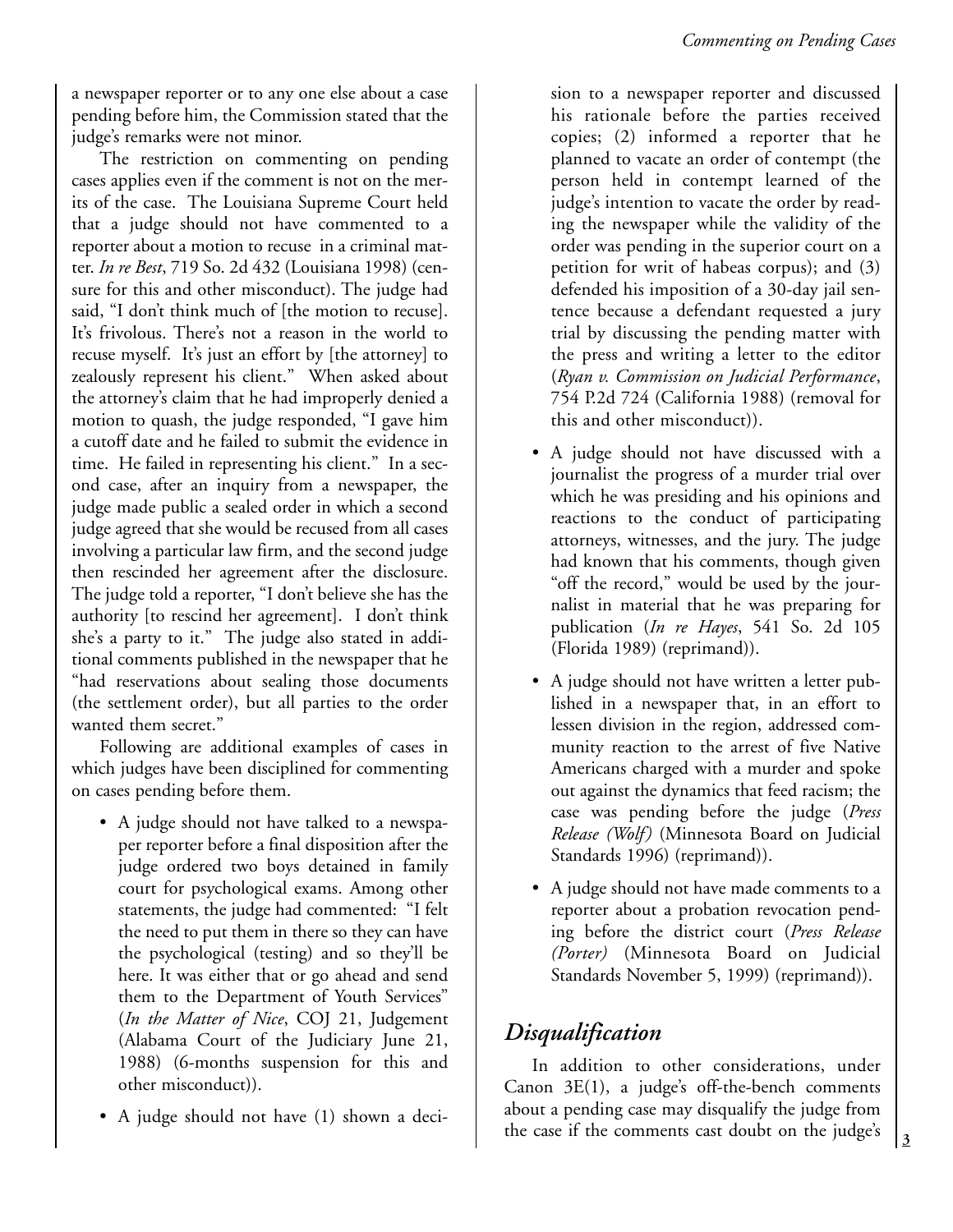ability to act impartially.

For example, in *United States v. Cooley*, 1 F.3d 985 (10th Cir. 1993), the court held that the appearance on a national television show by a judge who had entered an injunction against abortion protests created in reasonable persons a justified doubt as to his impartiality and required his disqualification from cases involving the protests. The judge had stated his views regarding continuing protests at abortion clinics, the protesters, and his determination that his injunction against the protests was going to be obeyed. The court stated:

Two messages were conveyed by the judge's appearance on national television in the midst of these events. One message consisted of the words actually spoken regarding the protesters' apparent plan to bar access to the clinics, and the judge's resolve to see his order prohibiting such actions enforced. The other was the judge's expressive conduct in deliberately making the choice to appear in such a forum at a sensitive time to deliver strong views on matters which were likely to be ongoing before him. Together, these messages unmistakenly conveyed an uncommon interest and degree of personal involvement in the subject matter. It was an unusual thing for a judge to do, and it unavoidably created the appearance that the judge had become an active participant in bringing law and order to bear on the protesters, rather than remaining as a detached adjudicator.

Similarly, the Court of Appeals for the First Circuit held that a trial court judge should have disqualified herself after making comments to a reporter that a reasonable person could have interpreted as doing more than correcting misrepresentations and as creating an appearance of partiality. *In re: Boston's Children First*, 244 F.3d 164 (1st Cir. 2001). A suit was filed challenging Boston's elementary school student assignment process, claiming that plaintiffs had been deprived of preferred school assignments based on their race. The district court judge postponed a decision on a motion for class certification until further discovery. In a statement to a reporter quoted in a *Boston Herald* story, counsel for the petitioners "made the provocative claim that '[i]f you get strip-searched in jail, you get more rights than a child who is of the wrong color,'" referring to a case in which the judge had certified a class of women who had been strip-searched in jail. The

**4**

judge responded to what she viewed as inaccuracies in the article. In a follow-up article, the *Herald* quoted the judge as saying: "In the [strip search] case, there was no issue as to whether [the plaintiffs] were injured. It was absolutely clear every woman had a claim. This is a more complex case." In a motion to disqualify, the petitioners argued that the judge's statement could be construed as a comment on the merits of the pending motions for preliminary injunction and class certification, signaled that relief was unlikely to be forthcoming, and provided defendants with a ready-made argument with which to distinguish the cases.

Noting "judges are generally loath to discuss pending proceedings with the media, even when litigants may have engaged in misrepresentation," the court stated:

In newsworthy cases where tensions may be high, judges should be particularly cautious about commenting on pending litigation. Interested members of the public might well consider Judge Gertner's actions as expressing an undue degree of interest in the case, and thus pay special attention to the language of her comments. With such public attention to a matter, even ambiguous comments may create the appearance of impropriety . . . . In fact, the very rarity of such public statements, and the ease with which they may be avoided, make it more likely that a reasonable person will interpret such statements as evidence of bias.

Stating "the judge's public comments could easily be characterized as legitimate efforts to explain operative law," the court concluded the "comments were sufficiently open to misinterpretation so as to create the appearance of partiality, even when no actual prejudice or bias existed." The court stated, "The fact that Judge Gertner's comments were made in response to what could be characterized as an attack by counsel on the procedures of her court did not justify any comment by Judge Gertner beyond an explanation of those procedures. Whether counsel for petitioners misrepresented the facts or not is irrelevant . . . ."

In *Judith R. v. Hey*, 405 S.E.2d 447 (West Virginia 1990), a judge was disqualified from a custody proceeding when he made several comments to the press and on a national television program highly critical of the reputation, character, and motiva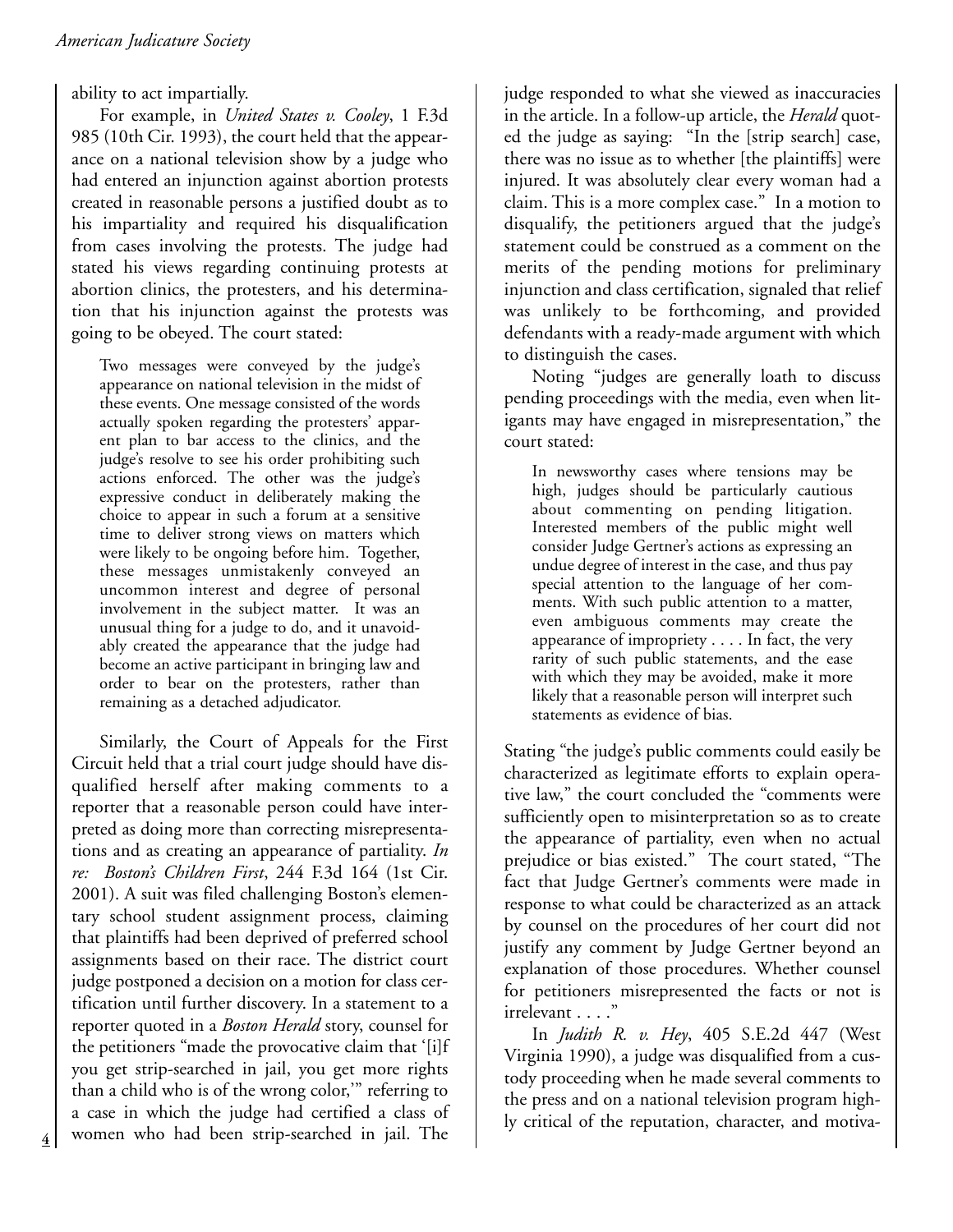tion of one of the parties; the judge was subsequently censured for his remarks. The judge had said, among other things, "My primary concern, and I want to make this clear, is for the welfare of that child, and I don't think it is in the welfare, the best interests of a child 13 years old to see her mother sleeping with a man that is not her father, and next week there may be a different man in the house, and the third week there may be a third one. The judge was subsequently censured for those remarks (*In the Matter of Hey*, 425 S.E.2d 221 (West Virginia 1992)), and the West Virginia Supreme Court of Appeals held that the judge's remarks were not "judicial acts" for which he should have absolute immunity from the mother's suit for defamation. *Roush v. Hey*, 475 S.E.2d 299 (1996). *See also In re IBM Corp.*, 45 F.3d 641 (2d Cir. 1995) (a judge was disqualified from an IBM anti-trust case brought by the federal government based on judicial and extra-judicial actions, including newspaper interviews he gave concerning IBM's activities in general and an assistant attorney general's role in the suit); *Papa v. New Haven Federation of Teachers*, 444 A.2d 196 (Connecticut 1982) (where a judge made critical comments quoted in a newspaper about a particular teachers' strike and stated that he was "ready to jail more" teachers if the strike was not settled soon, he was disqualified from a case involving that strike).

Finally, the comments the trial judge made to reporters during the Microsoft anti-trust case formed part of the basis for the decision vacating his remedy order and led the Court of Appeals for the District of Columbia Circuit to direct that the case be assigned to a different trial judge on remand. *United States v. Microsoft Corporation*, Nos. 00-5212 and 00-5213 (June 28, 2001). The D.C. Circuit emphasized it found no evidence of actual bias. However, it concluded that the judge's "secret interviews with members of the media" and "numerous offensive comments about Microsoft officials in public statements outside of the courtroom" gave rise to an appearance of partiality, "seriously tainted the proceedings," and "called into question the integrity of the judicial process."

The court found that accounts of the judge's interviews began appearing immediately after he entered final judgment and that the judge "also had been giving secret interviews to select reporters before entering final judgment — in some instances long before." The judge had "embargoed" the early interviews, insisting that the fact and content of the interviews remain secret until the final judgment.

In the interviews, the judge discussed numerous topics relating to the case, including his distaste for the defense of technological integration (one of the central issues in the lawsuit), "what he regarded as the company's prevarication, hubris, and impenitence;" "his contemporaneous impressions of testimony;" "after-the-fact credibility assessments;" and his views on the appropriate remedy. The court stated that reports of the interviews conveyed "the impression of a judge posturing for posterity, trying to please the reporters with colorful analogies and observations bound to wind up in the stories they write."

The court noted that the judge's comments might not require disqualification had he spoken them from the bench, which would have given Microsoft "an opportunity to object, perhaps even to persuade" and created a record for appeal. However, the court stated: "It is an altogether different matter when the statements are made outside the courtroom, in private meetings unknown to the parties, in anticipation that ultimately the Judge's remarks would be reported." The court also stated that the judge's insistence on secrecy "made matters worse" because it suggested knowledge of the impropriety and "prevented the parties from nipping his improprieties in the bud."

The court explained that, although it condemned public judicial comments on pending cases, it would not hold that every violation of the restriction or every impropriety "inevitably destroys the appearance of impartiality" and requires disqualification. In this case, however, the court held, "the line has been crossed," emphasizing that the judge's violations "were deliberate, repeated, egregious, and flagrant."

The public comments were not only improper, but also would lead a reasonable, informed observer to question the District Judge's impartiality. Public confidence in the integrity and impartiality of the judiciary is seriously jeopardized when judges secretly share their thoughts about the merits of pending cases with the press.

(The court also explained that the judge's interviews raised serious questions about whether he had  $\begin{bmatrix} 5 \end{bmatrix}$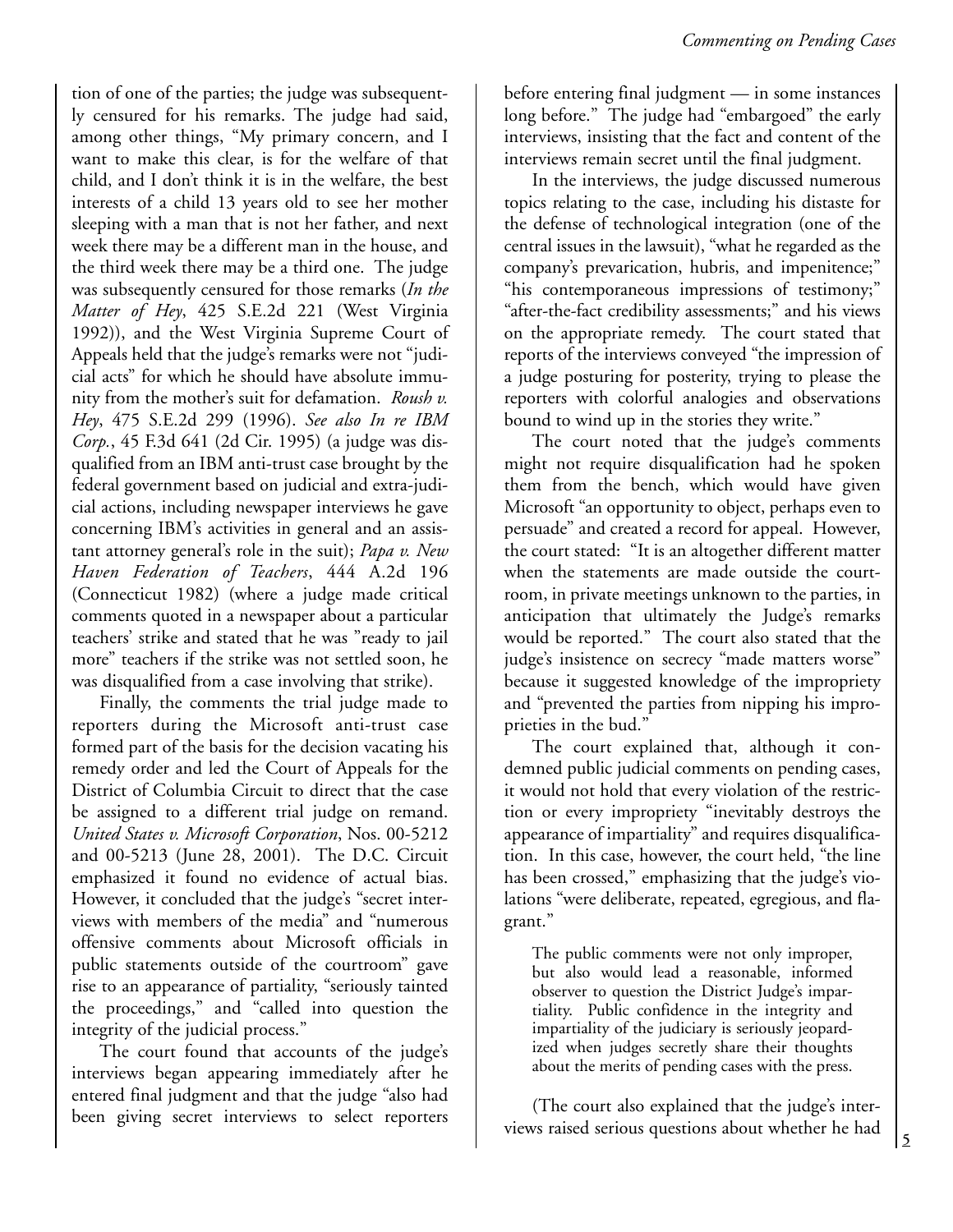violated the prohibition on ex parte communications. The court stated: "When reporters pose questions or make assertions, they may be furnishing information, information that may reflect their personal views of the case." Moreover, noting that the judge's secret interviews "provided a select few with inside information," the court stated that for all the judge knew, the reporters "may have been trading on the basis of the information he secretly conveyed.")

### *Explaining procedures and decisions*

An express exception to the prohibition on making public comments on pending cases, under both the 1972 and the 1990 model codes, allows a judge to make public statements "explaining for public information the procedures of the court." Explaining court *decisions*, however, does not fall within this exception.

To distinguish between impermissible public comments and permissible public explanations, the terminology section of the Georgia code of judicial conduct prohibits "valuative statements" but allows "generally informative explanations to describe litigation factors." According to the Georgia code, "valuative statements" judge "the professional wisdom of specific lawyering tactics or the legal correctness of particular court decisions." Examples of permitted "informative explanations" include descriptions of:

- the prima facie legal elements of types of cases,
- legal concepts or principles such as burden of proof, duty of persuasion, innocent until proven guilty, and knowing waiver of constitutional rights,
- "variable realities illustrated by hypothetical factual patterns of aggravating or mitigating conduct,"
- procedural phases of lawsuits,
- the social policy goals behind the law being applied, and
- "competing theories about what the law should be.'

Citing the exception for explaining court procedures, the Tennessee judicial ethics committee stated that a trial judge may speak to groups on subjects related to but separate from the merits of a case while the case was on appeal. *Tennessee Advisory Opinion 89-13.* The case had attracted widespread media attention, and the judge who had presided was invited to speak at civic clubs, school classes, and bar-related functions. The committee explained that a judge could discuss:

- the rules and procedures regulating in-court media coverage of trial proceedings,
- the procedures a trial judge is required to follow when sitting without a jury, and
- the general proposition that the personal opinions of the judge or the moral, ethical, theological, and political views of society should have no part in the court's decision in a particular case.

Following are other examples of speech falling within the exception for explaining court procedures.

- A judge may explain the procedures for detaining a witness who refuses to obey a subpoena, but may not speak to the ACLU concerning a case in which the judge had a recalcitrant witness arrested while a motion for post-conviction relief was impending *(Florida Advisory Opinion 96-18)*.
- A judge may discuss procedures of the court in general terms for the information of the public, but may not relate trial strategies to a decision in a specific case (*Georgia Advisory Opinion 60* (1984)).
- The judges of a district in which a high profile case is pending may appoint a judge who is not hearing the case as a media liaison to answer questions concerning legal procedures and/or processes *(Nevada Advisory Opinion JE-00-6)*.
- A judge may express an opinion of the actions of a local conditional release commission generally, but should not mention the names of any specific defendants nor discuss pending cases *(New York Advisory Opinion 92-67)*.
- If a court is establishing a new program, a

**6**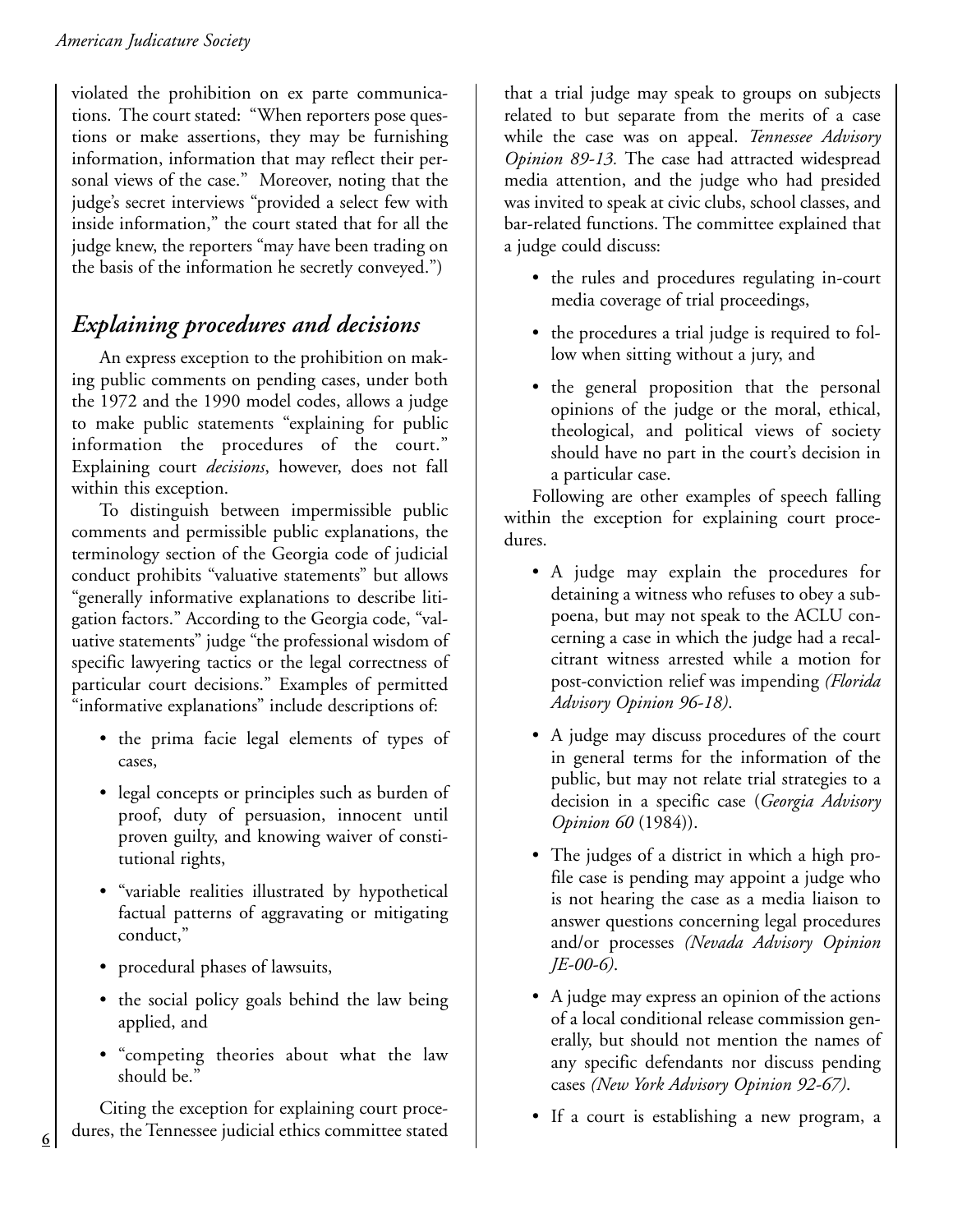judge may properly discuss the program with the media so long as the judge is careful to refrain from comment on any pending matter *(Pennsylvania Formal Advisory Opinion 99-3)*.

• A justice of the peace may answer questions concerning inquest proceedings prior to a final ruling on a death certificate, but may not discuss the facts or other aspects of the case during the investigation or while the matter is pending (*Texas Advisory Opinion 95* (1987)).

The exception for explaining the procedures of the court, the Alabama Supreme Court suggested, allows a judge to:

- explain a case in abstract legal terms,
- provide background information relating to the operation of the court system, and
- explain legal terms, concepts, procedures, and the issues involved in the case.

*In the Matter of Sheffield*, 465 So. 2d 350 (1985).

An extra-judicial explanation by a judge of his or her ruling, however, is not an appropriate explanation of court procedures. In *Sheffield*, the court rejected the judge's argument that his comments to a reporter were merely abstract legal explanations of a pending contempt hearing and a part of his judicial duty. A witness in a case before the judge had written a letter critical of the judge that was published in the local newspaper. The judge issued an order directing the witness to show cause why she should not be held in contempt of court. The evening before the hearing, in a telephone call with the editor of the local newspaper, the judge explained the meaning of constructive or indirect contempt and the possible sanctions for contempt. The judge also said, "The contempt speaks for itself. I think it is pretty obvious who she is talking about." Furthermore, the judge suggested to the editor that "the article [had] false information in it," and that the editor "might want to look at the libel laws; call an attorney." The court found that the judge had violated the restriction on making comments on a pending case.

Rejecting the argument that the judge was merely explaining court procedures, the Texas State Commission on Judicial Conduct found that a judge's lengthy interview with reporters explaining his sentence in a case violated the prohibition on making public comments. *Order of Public Censure (Hampton)* (November 27, 1989). The judge had talked with two reporters while a motion for a new trial was pending in a case in which a defendant had been convicted of killing two men. To one of the reporters, the judge stated:

The victims were homosexuals. They were out in the homosexual area picking up teenage boys. Had they not been out there trying to spread AIDS around, they'd still be alive today. I hope that's clear. [The defendant] is an eighteen year old boy. He had thirty years in prison. You know that's a pretty heavy punishment for a kid that's never done anything wrong before. I balance the character of the defendant against the crime he committed. I tried to consider every fact that was presented to me. I've been prosecuting since 1955. Defending, I defended cases twenty years. I've been judging them for seven years and any sentence that I do is a sum total of thirty-three years experience in criminal law and it does not upset me if anybody in the Gay Alliance disagrees with me.

The Commission condemned the comments because they were lengthy, reviewed the specific details of the case, and formulated or pronounced the rationale for the judge's rulings. The Commission explained that to excuse such a discussion "would be to introduce and condone the use of off-record, extra-judicial considerations into the adjudicative process. Perceptions of fairness would decrease and mistrust increase." The Commission found that the judge's comments, per se, were destructive of public confidence in the integrity and impartiality of the judiciary, noting that the public had reacted to the judge's comments with disbelief, abhorrence, and indignation. The Texas advisory committee has also stated that a judge's explanation of his or her stated position in a case is not an explanation of court procedures. *Texas Advisory Opinion 191* (1996).

The Illinois judicial ethics committee advised that a judge should not attempt "to explain an action that he had taken in court with extrajudicial statements that were not a matter of public record." *Illinois Advisory Opinion 96-5. See also Illinois Advisory Opinion 98-10.* The committee received an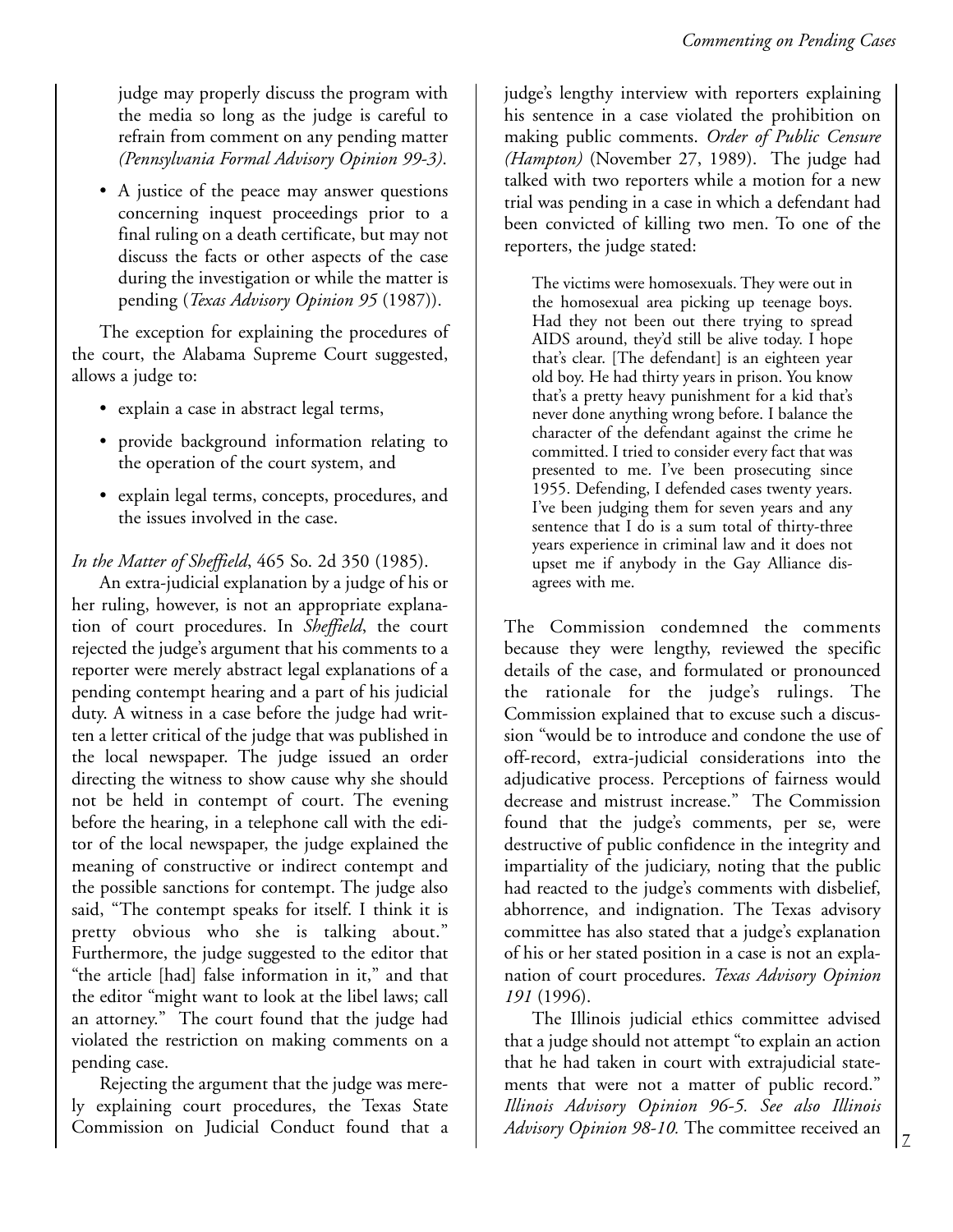inquiry from a judge asking if he could have answered a reporter's questions about a pending child support case in which the judge had increased the reporting requirements for an unemployed father on the grounds that the father was not making an earnest job search. The committee noted that a judge who discusses reasons for a ruling risks inadvertently providing information that is not a part of the public record. Moreover, even if the judge does not improperly comment on a pending case, the "reporter's accounts of the judge's remarks could give rise to an erroneous appearance that the judge violated the rule." The committee replied that the judge could not have discussed his reasons for the ruling except to comment on "matters of public record, including reciting without elaboration, any explanation of the judge's ruling that appeared in the transcript of the proceedings or in the court's order."

Instead of responding "no comment," the committee recommended that a judge faced with an inquiry from a reporter consider:

- informing the reporter of the procedure for obtaining a transcript of the proceedings,
- explaining the ethical constraints on a judge's ability to discuss pending cases and directing the reporter to the location and language of the relevant provision of the code of judicial conduct, and
- providing the reporter with a copy of the advisory opinion.

The New York State Commission on Judicial Conduct concluded that a judge should not have attempted to repeat or summarize out of court what was said in the courtroom. *In the Matter of McKeon*, Determination (August 6, 1998) (www.scjc. state.ny.us/mckeon.htm) (censure for this and other misconduct). The judge received a telephone call from a *New York Times* reporter requesting a summary of a court proceeding over which the judge had presided a few hours earlier in a case challenging the suspension of a Bronx community school board. The *Times* accurately quoted the judge as saying, "I felt a degree of uneasiness about using standards of academic achievement as some kind of criteria about whether the board should remain in office. Simply to say things haven't gotten better, and laying that at the doorstep of people who are unsalaried and meet icized the decision vacating the sentences, defended **<sup>8</sup>**

several times a month, that disturbs me." The *Times* also reported that the judge stated that he wanted the chancellor's attorneys to offer specific examples of how the school board had failed to take steps to improve academic performance. The *Times* reported that the judge's "remarks could provide a clue about how he might rule in the case."

In disqualifying the trial judge in *United States v. Microsoft Corp.*, Nos. 00-5212 and 00-5213 (U.S. Court of Appeals District of Columbia Circuit June 28, 2001), the court of appeals held that the judge's "opinions about the credibility of witnesses, the validity of legal theories, the culpability of the defendant, the choice of remedy, and so forth" expressed in his interviews with reporters were not discussions on purely procedural matters that fell within that narrowly drawn exceptions. The court explained that the judge's conduct could not be excused by an intention to "'educate'" the public about the case or to rebut 'public misperceptions' purportedly caused by the parties."

If those were his intentions, he could have addressed the factual and legal issues as he saw them — and thought the public should see them — in his Findings of Fact, Conclusions of Law, Final Judgment, or in a written opinion. Or he could have held his tongue until all appeals were concluded.

#### *Comments following reversal on appeal*

When reversed on appeal, a judge may be tempted to defend the original decision or criticize the appellate decision. Such an analysis, however, is an inappropriate comment on a pending case, creates the appearance that the judge intends to ignore the appellate court's order, and undermines the proper administration of justice.

For example, the Maine Supreme Court held that the exception for explaining for public information the procedures of the court did not justify a judge's defense of sentences that he had imposed after the sentences had been reversed on appeal. *In the Matter of Benoit*, 523 A.2d 1381 (1987). The nine cases had been remanded for re-sentencing to the judge who imposed the original sentences. In letters to the editors of four newspapers, the judge crit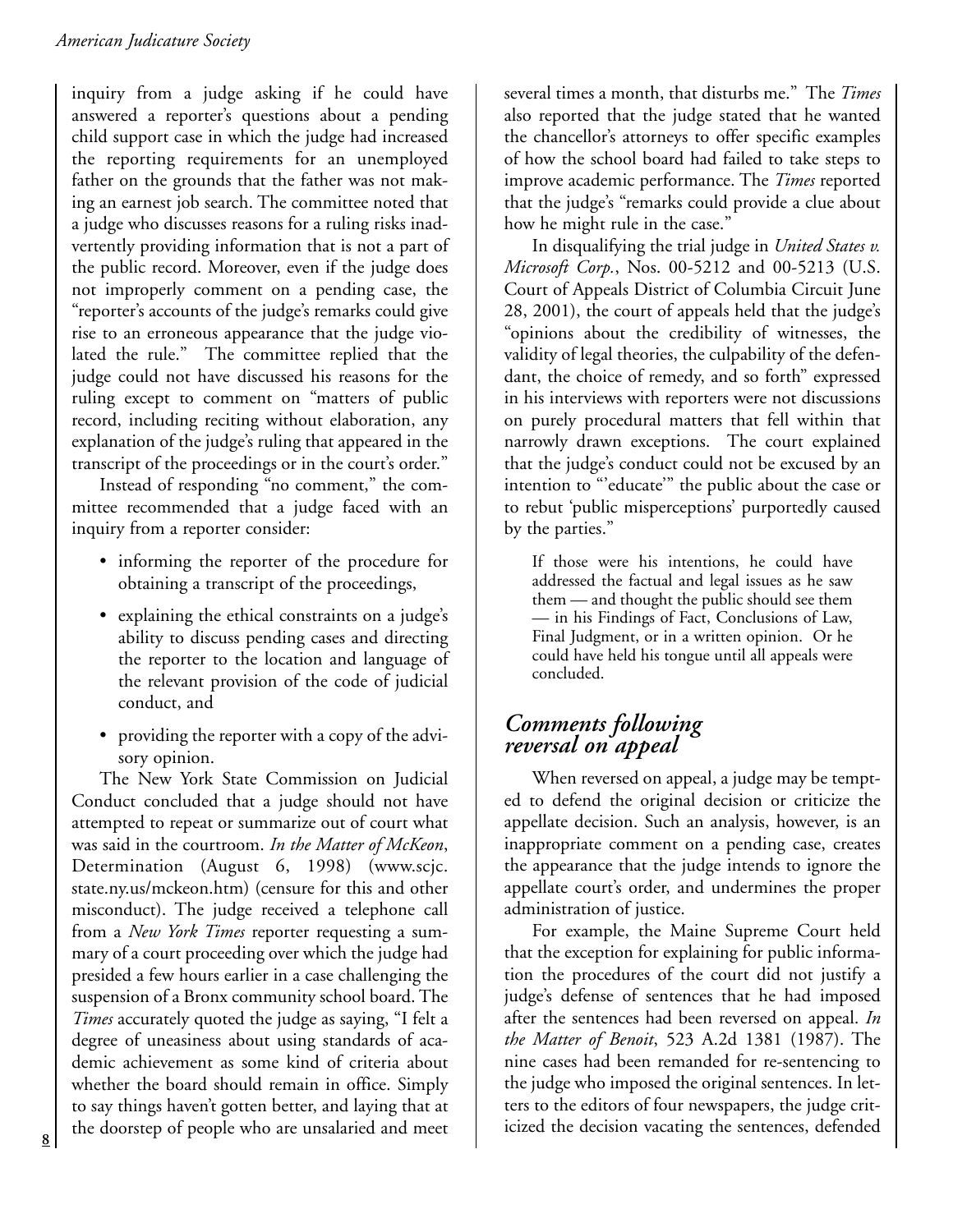the sentences he had previously imposed, and commented on the facts of the cases and the sentencing factors he had applied. Newspapers throughout the state published his letters. The court concluded:

It is difficult to conceive of a more egregious violation of the plain proscription of [the prohibition on commenting on pending cases] than that which has occurred in this case. By publishing his letters, the content of which made readily apparent his lack of impartiality, Judge Benoit, at the very least, created the appearance that the judicial system was unfair. More specifically, citizens whose legal rights and freedoms were at risk, were subjected to a public prejudgment of their cases by the very judge who was assigned to reimpose sentence. We cannot tolerate such a conspicuous display of judicial bias regarding pending cases.

Similarly, the New York State Commission on Judicial Conduct disciplined two judges for commenting on cases remanded to them by the appellate court. In one case, speaking with a reporter for the *Buffalo News* about two criminal cases that had been reversed and remanded to him, the judge discussed the basis for his rulings, indicated that he continued to believe that his original decisions were correct, and stated, "I stand firmly by my ruling." *In the Matter of Maislin*, Determination (August 7, 1998) (www.scjc.ny.us/maislin.htm) (admonished for this and other misconduct).

The Commission also stated a second judge should not have commented to a reporter after an appellate court had overturned the conviction of a defendant on the ground that the judge had improperly responded to a note from the jury during deliberations without notice and outside the presence of the defendant and his counsel. *In the Matter of O'Brien*, Determination (March 4, 1999) (www.scjc. ny.us/o'brien.html) (admonished for this and other misconduct). Based on the judge's comments, a story was published about the case, with the headline, "Judge and DA at Odds. A Man's Convictions Were Overturned. The Prosecutor Said He Is Offended That the Judge Is 'Shifting Blame' to His Office." The story said that the judge was "satisfied it was the right thing to do," and reported the judge's remark that the outcome of the appeal might have been different had the district attorney presented oral argument. The Commission held that the rule against

commenting on pending cases was clear and unequivocal, rejecting the judge's argument that there is an exception for explanations of a judge's decision-making process. Noting that the judge had insisted that his actions in the case had been appropriate even though a higher court had ruled otherwise, the Commission concluded that the judge had undermined the proper administration of justice by implicitly criticizing the appellate court. The Commission also noted that the judge had improperly blamed the district attorney for failing to argue the case on appeal, that the judge's statements were misleading in that they described the reversal as merely a disagreement between the two courts, and that the judge should not have publicly suggested that the district attorney appeal the decision.

Further, the Minnesota Board on Judicial Standards publicly reprimanded a judge for making statements in a television broadcast concerning a defendant in two murder cases pending before another judge in the same court, when at the time of the telecast, the jury selection in the case had been completed, the trial was in progress, and the jury was not sequestered. The judge had presided over the defendant's first murder trial, which had been reversed on appeal. According to newspaper reports, the judge stated the defendant "does a good job of portraying himself as innocent. I think his first conviction was amply supported by the evidence, and I think that the facts that were brought in that case show that he is a dangerous person." *Press Release (Porter)* (May 28, 1992). *But see Office of Disciplinary Counsel v. Souers*, 611 N.E.2d 305 (Ohio 1993) (a judge's defense of his sentencing order, while less than judicious, was provided to publicly explain his procedure in the underlying criminal case and could not be the basis for discipline).

#### *Responding to criticism about a pending case*

The temptation for a judge to make a comment in a pending case is probably strongest if the judge is publicly criticized about his or her handling of the case. In response to such criticism, a judge may:

• explain court procedures,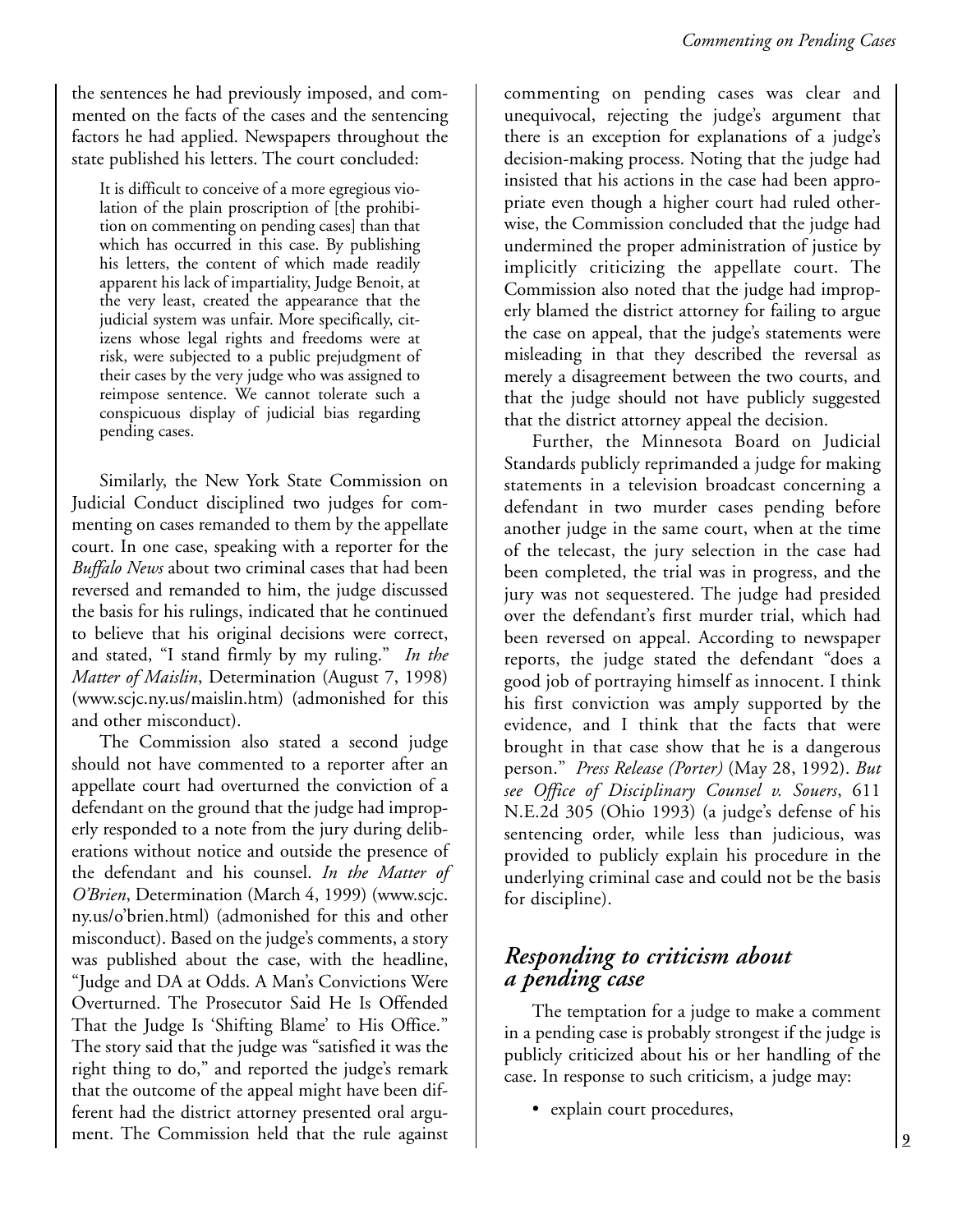- respond to criticism directed toward judicial procedures, the law, or the courts generally in regard to litigation, and
- give information to the public as to the status of the litigation.

*California Advisory Opinion 24* (1976). However, the judge's remarks must be circumspect and without suggestion of partiality or premature determination. According to the California judicial ethics committee, a judge should not:

- comment as to future decisions the judge or another trier of fact may make,
- comment as to his or her opinions regarding the credibility of witnesses or the validity of evidence, or
- respond to criticism directed toward the judge on the merits of the litigation.

Similarly, the Texas judicial ethics committee stated that a judge may not respond publicly to unfair criticism of his actions in a case that was still pending. *Texas Advisory Opinion 209* (1997). Critics had alleged that the judge, who was presiding in a massive tort litigation action, was biased because of personal ties to the attorney for the plaintiffs and suggested that the judge's political interests favored plaintiffs, who resided in the judge's county.

The committee noted that it sympathized with the judge's desire to refute unfair or false criticism of his actions and defend his reputation. However, it concluded that a public response to unfair criticism went beyond explaining procedures to the public and was, therefore, prohibited.

To engage in an editorial debate with his critics about the merits or motivations of his decision not to recuse himself or his ability to be impartial would place the judge in the position of taking sides outside the courtroom for or against parties urging certain positions inside the courtroom. That is to say that the judge's editorial efforts to defend his impartiality could unwittingly cast further doubt on his impartiality.

A judge asked the Louisiana advisory committee whether the judge could respond to questions from 10 the press prompted by a citizen's letter published in dentifying and framing responses to unwarranted

the local newspaper that contained inaccurate or misleading statements about a ruling or other action by the judge in a pending case. The committee advised that the judge could not respond "except to the limited extent of explaining procedures of the court." *Louisiana Advisory Opinion 144* (1997). The committee stated that such a explanation could include:

- general background information relating to the operation of the court system, and
- an explanation in legal terms of the concepts, procedures, and issues involved.

The committee stressed that the judge's primary goal in responding must be to educate the public and to maintain the dignity of the judicial office and cautioned that the judge should avoid personalizing his or her comments and should be objective and dispassionate.

Several other committees have given similar advice in the context of a pending case.

- A judge may not discuss issues involving a pending case with a group that was formed as a result of the judge's sentence in the case *(Florida Advisory Opinion 85-9)*.
- A judge may not publicly respond to letters to the editor criticizing his or her conduct involving a pending case in which the judge had recused *(Florida Advisory Opinion 85-9)*.
- A judge may not comment publicly about a pending matter in the judge's court despite false, misleading, and inaccurate public statements made by a litigant *(New York Advisory Opinion 94-22)*.

The California committee concluded that "criticism directed toward a judge in the context of the merits of pending or imminent litigation is more appropriately answered by a bar association or bar officials." *California Advisory Opinion 24* (1976). Recognizing that judges cannot publicly defend themselves against improper criticism, many state and local bar associations have such committees. For example, the Committee on Public Comment of the Delaware Bar Association was created "to advise and consult with the President [of the Association] in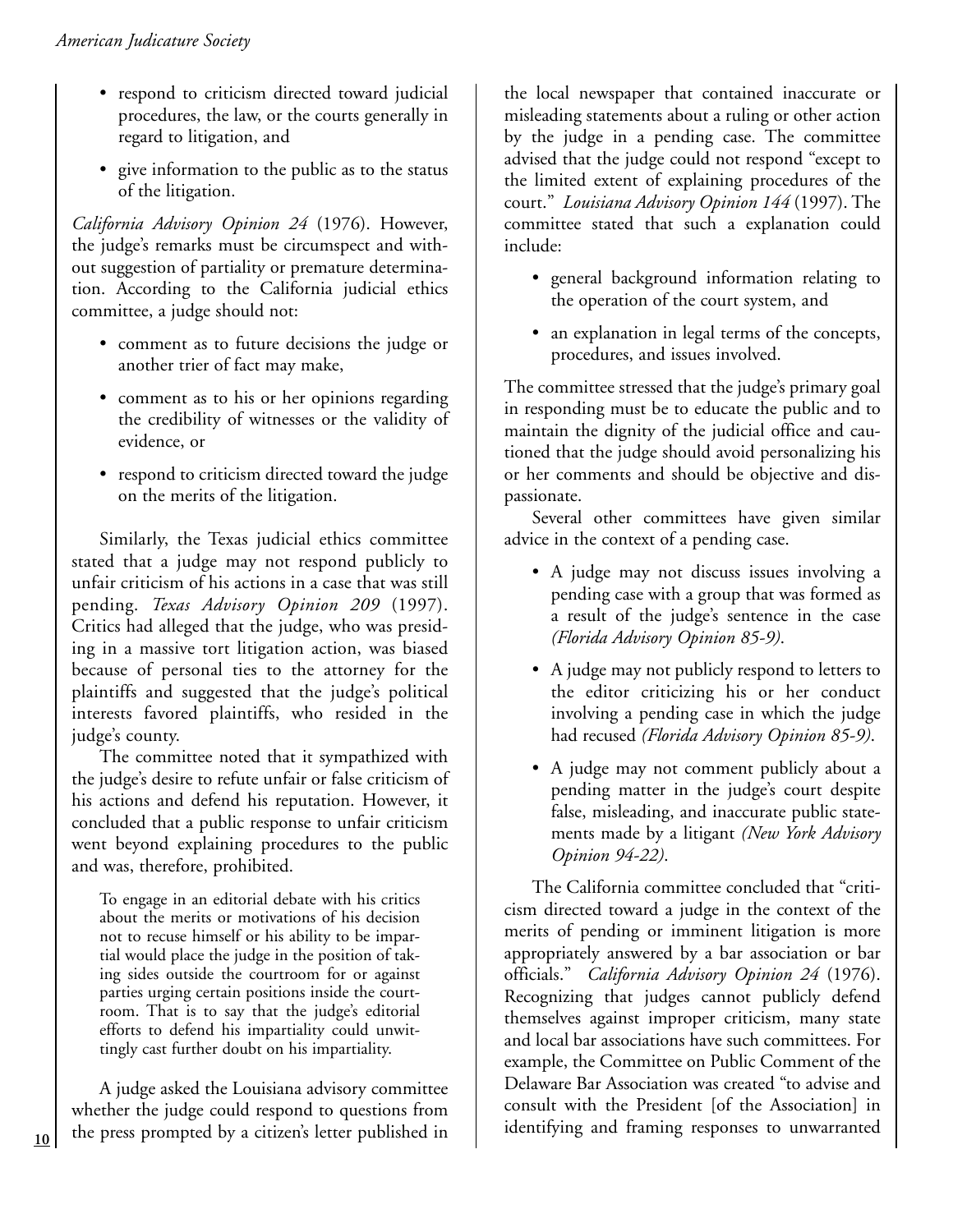criticisms of members of the judiciary and to matters appearing in the media that affect the legal profession, the judicial system, or the administration of justice," and to assist "in preparing statements in connection with such criticisms and matters on behalf of the Association." *See also* American Bar Association, *Model Program Outline for State, Local and Territorial Bar Associations: Suggested Program for the Appropriate Response to Criticism of Judges and Courts* (Judicial Division 1998).

### **COMMENTING ON A CASE PENDING ON APPEAL**

Continuing the limitation on public comments until appeals are exhausted was implied in the 1972 code. Commentary to Canon 3B(9) of the 1990 model code expressly provides that the "requirement that judges abstain from public comment regarding a pending or impending proceeding continues during any appellate process and until final disposition."

The New Jersey advisory committee prohibited a judge from participating as a panelist for a symposium to discuss a decision authored by the judge and pending before the supreme court. *New Jersey Advisory Opinion 3-88*; *New Jersey Advisory Opinion 2-88*. The committee explained its advice.

- Extra-judicial comments might be used by counsel in their briefs.
- If the judge sought to defend the opinion, the perception of impartiality would be destroyed.
- Commenting on a case to assist the appellate court is tantamount to an amicus curiae brief in support of the judge's own opinion, which is unacceptable.
- The opinion should rest on its own footing without further elaboration.

Other advisory committees have given similar advice:

- A judge may not write a book about one or more cases over which the judge presided before final disposition of the case. A judge should not write about a capital case in which the death penalty was imposed before the sentence is carried out *(Alabama Advisory Opinion 99-739)*.
- A judge may not appear in a television documentary about a case the judge recently tried if the case is pending on appeal *(Florida Advisory Opinion 98-28)*.

Judges have been disciplined for commenting on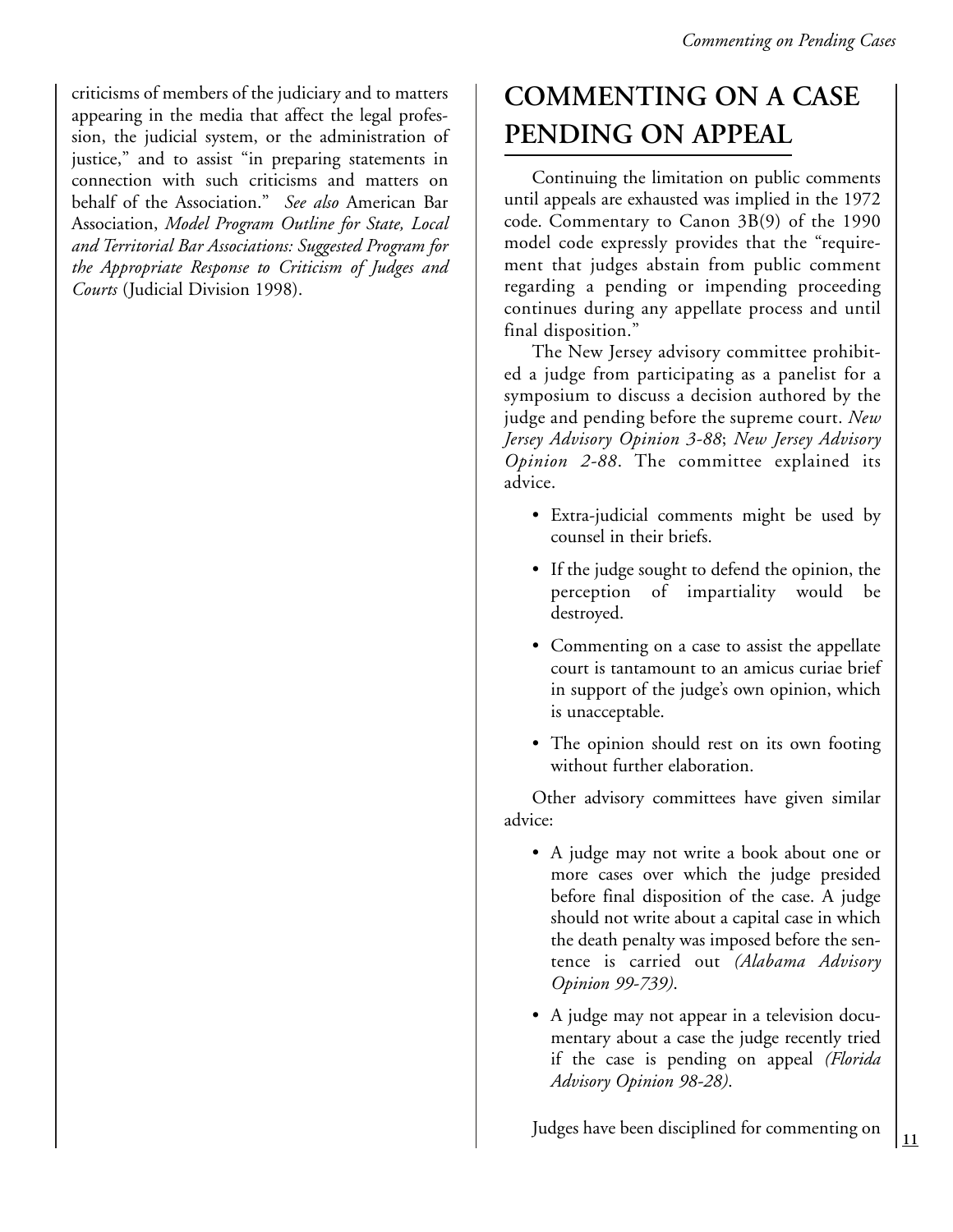cases that were no longer pending before them but were on appeal.

- A judge should not have given interviews to *West Magazine* and *Time*, in which he publicly commented on the "no pregnancy" probation conditions he had imposed in two cases while those cases were pending on appeal (*Broadman v. Commission on Judicial Performance*, 959 P.2d 715 (California 1998), *cert. denied*, 525 U.S. 1070 (1999) (censured for this and other misconduct)).
- A judge should not have discussed a child custody case on a nation-wide television program while an appeal from his decisions was pending. (Prior to the discipline proceedings, the judge had been disqualified from the custody case as a result of his remarks. *See* discussion at page 4.) The judge had said, among other things, "My primary concern, and I want to make this clear, is for the welfare of that child, and I don't think it is in the welfare, the best interests of a child 13 years old to see her mother sleeping with a man that is not her father, and next week there may be a different man in the house, and the third week there may be a third one" (*In the Matter of Hey*, 425 S.E.2d 221 (West Virginia 1992) (censure). (Subsequently, the West Virginia Supreme Court of Appeals held that the judge's remarks were not "judicial acts" for which he should have absolute immunity from the mother's suit for defamation. *Roush v. Hey*, 475 S.E.2d 299 (1996).)
- A judge should not have commented about a lawsuit while her decision was on appeal. The judge had presided over the jury trial of an action for breach of contract based on the alleged withdrawal by the defendant, actress Kim Basinger, from the plaintiff's movie "Boxing Helena," which was completed and released with a different female lead. There was a verdict for the plaintiff, and the defendants filed a notice of appeal. While the appeal was pending, the judge was quoted in a newspaper article as saying, "The fact of the matter is that throughout the trial, a significant portion of

my rulings were in favor of Kim" (*Public Admonishment of Chirlin* (California Commission on Judicial Performance August 28, 1995) (admonishment)).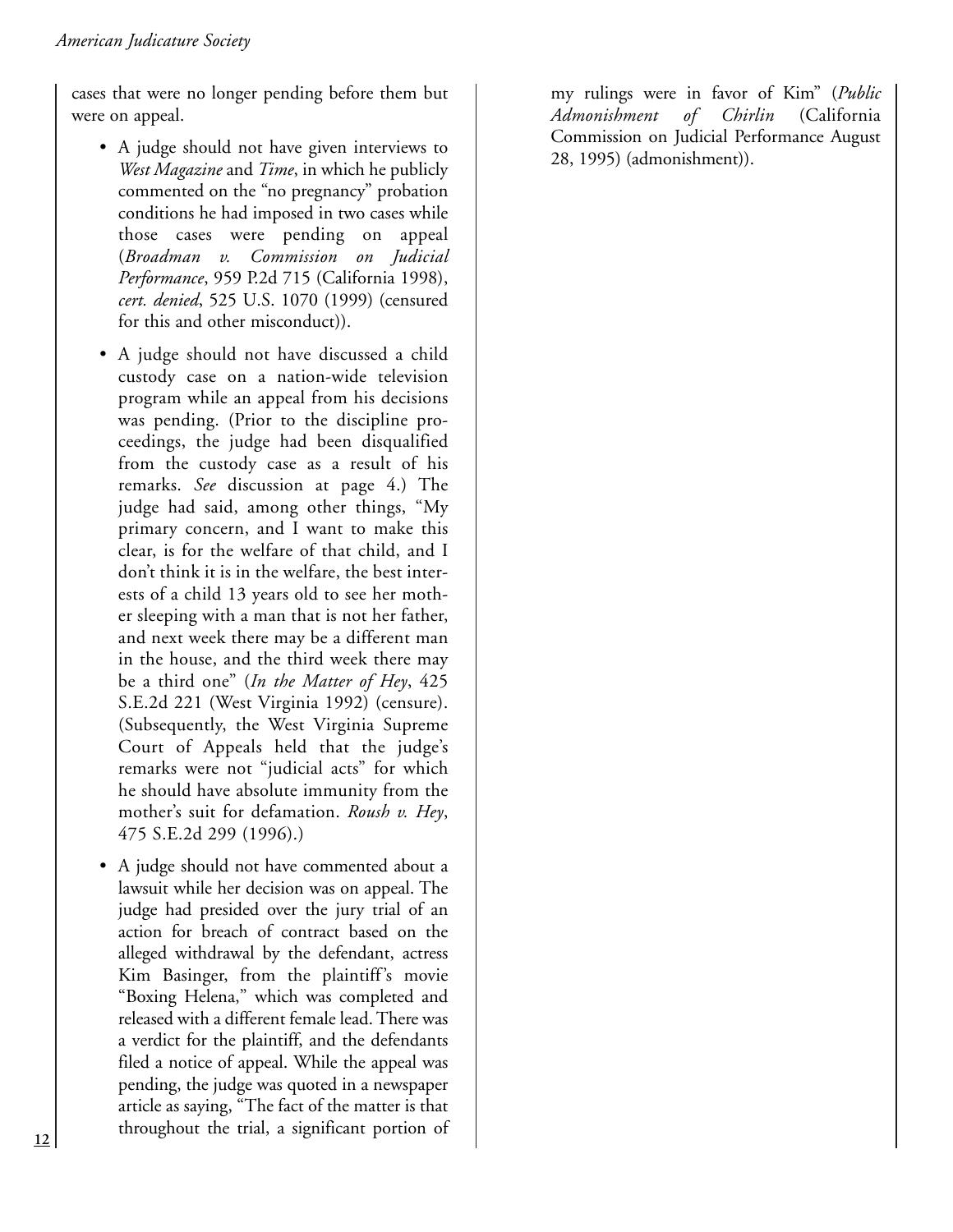## **COMMENTING ON A CASE PENDING BEFORE ANOTHER JUDGE IN THE SAME JURISDICTION**

Comments about a case pending before another judge or jury in the same court or jurisdiction as the commenting judge can also be reasonably expected to affect its outcome or impair its fairness or at least create that appearance, and, therefore, falls within the proscription of Canon 3B(9). A rule prohibiting such comments guards against the danger that a judge would feel pressured or would appear to feel pressured by the comments of a peer and colleague or that a jury would accord deference or would appear to accord deference to an opinion expressed by a judge. Moreover, such a rule ensures that proceedings remain immune from outside influences, even if such influences are not specially prejudicial. Finally, the prohibition guards against the creation of a public impression that citizens are not being treated fairly because different judges may not agree as to how those citizens' rights should be decided under the law. Ross, "Extrajudicial Speech: Charting the Boundaries of Propriety," 2 *Georgetown Journal of Legal Ethics* 589 (1989); *Matter of Benoit*, 523 A.2d 1381 (Maine 1987).

- A member of the supreme court may not respond to media reports concerning the action or inaction of members of the court based on testimony from a completed trial in a criminal case in federal district court *(Arkansas Advisory Opinion 2000-2)*.
- A judge may not participate on a media response team that responds to negative or inaccurate media stories about the legal profession, the judiciary, and the courts (*Texas Advisory Opinion 265* (2000)).

### **COMMENTING ON AN IMPENDING CASE**

The prohibition on making public comments applies to impending cases as well as pending cases. Thus, "the prohibition begins even before a case enters the court system, when there is reason to believe a case may be filed." *United States v. Microsoft Corp.*, Nos. 00-5212 and 00-5213 (U.S. Court of Appeals District of Columbia Circuit June 28, 2001). For example, a case is "impending" if a crime is being investigated, if someone has been arrested although not yet charged, if legislation has been passed that will probably be challenged, or if there are other indications that a case will be filed.

For example, the Missouri Supreme Court held that a judge should not made comments about possible charges that might be filed against a man arrested for abusing his ex-wife. *In re Conard*, 944 S.W.2d 191 (Missouri 1997) (30-day suspension for this and other misconduct). The judge had stated, "At the most, this is a third degree assault, at the very most, and it probably won't even be filed, so there was no merit to the claims." The Court held that the statement reflected a pre-judging of the merits of criminal charges that might be filed without the benefit of investigation, evidence, or argument, revealed an attitude that was a discredit to the judiciary, and could be interpreted as an attempt to influence whether charges would ultimately be brought against the ex-husband.

Similarly, the Indiana Commission on Judicial Qualifications held that a judge is prohibited from making public comments about the credibility or good faith of a witness in an impending proceeding. *Statement of Admonition of Letsinger* (June 13, 1997). In response to allegations that more than \$8,000 was missing from the court probation department funds, the judge stated that the head of the probation department, who presumably would play a key role in the investigation and possible court proceedings, was stonewalling and being less than candid and forthcoming. *See also In re Schenck*, 870 P.2d 185 (Oregon), *cert. denied*, 513 U.S. 871 (1994) (a judge's letter to the editor and guest editorial criticizing the district attorney were a direct comment on the quality of prosecution to be expected in pending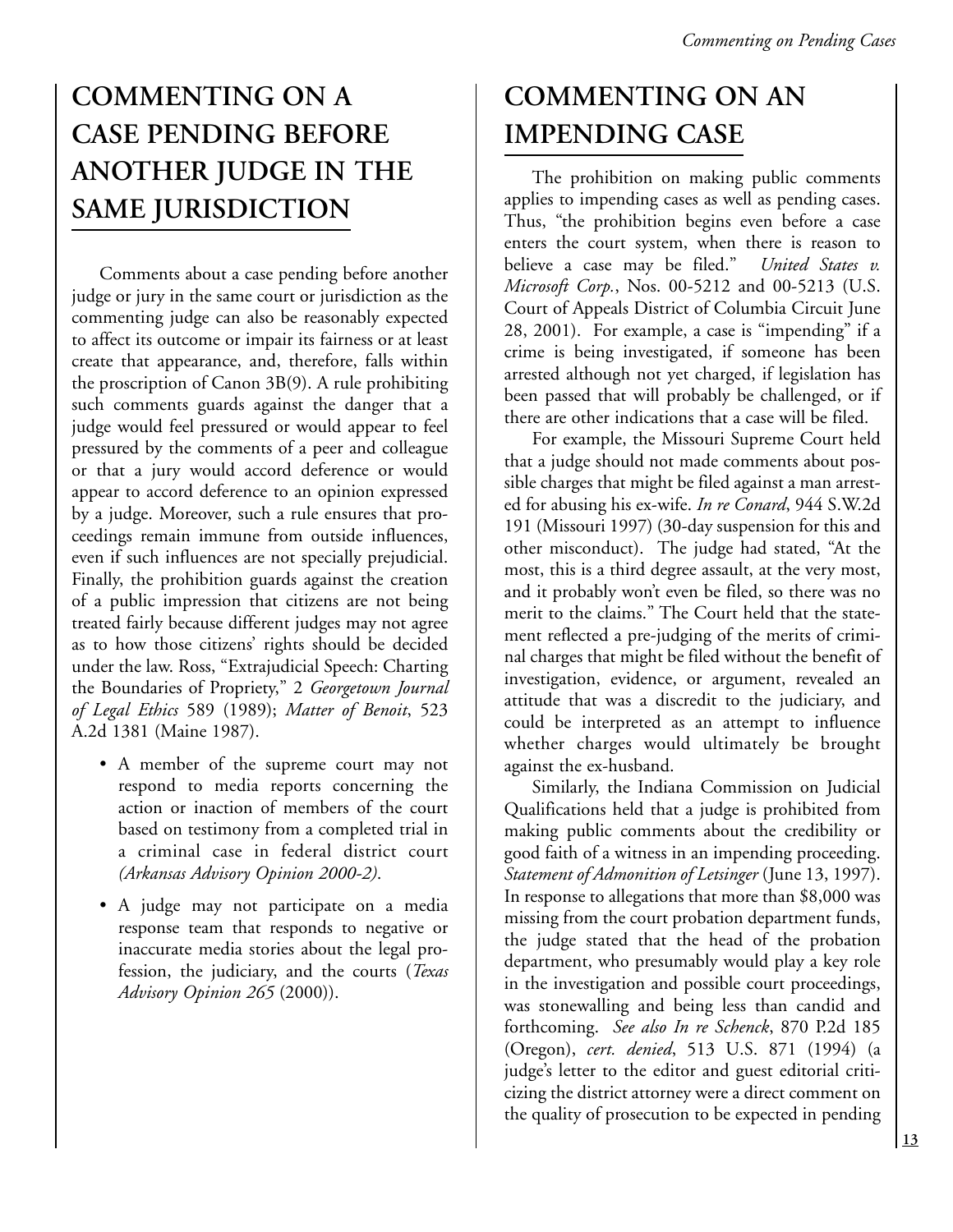and impending criminal matters that were to come before him).

Judicial ethics committees have given similar advice.

- When it was evident that parents of children initially placed in the care of the Department of Children and Families were seeking recovery of their attorney's fees for defending the matter from the state after the dependency petition was denied and the children were returned to the state, a judge should not answer extensive, detailed questions in response to a letter from a local newspaper, about the emergency shelter hearing *(Florida Advisory Opinion 2000-30).*
- Following published reports criticizing a judge's actions in a case indicating some parties may move to overturn the actions, a judge should not comment publicly out of court about the merits of the impending motions (*U.S. Compendium of Selected Opinions, § 3.9-1* (2001).

### **COMMENTING ON A PENDING CASE IN ANOTHER JURISDICTION**

It might be argued that, under the 1990 model code, a judge may comment about a pending or impending case in another jurisdiction because, for example, a California judge or jury is not likely to hear about, much less be affected by, the comments of a New Jersey judge. However, inferring an exemption for cases in other jurisdictions from the prescription on public comments would be contrary to the retention of the "in any court" language in the 1990 model code revision.

Moreover, comments on a case pending in another jurisdiction may be prohibited by the Canon 2A requirement that a judge "act at all times in a manner that promotes public confidence in the integrity and impartiality of the judiciary." A judge from one jurisdiction criticizing the rulings or technique of a judge from a different jurisdiction" threatens public confidence. *In re Broadbelt*, 683 A.2d 543 (New Jersey 1996), *cert. denied*, 520 U.S. 1118 (1997). One commentator has decried the "unseemly spectacle" of judges commenting on other judges' cases. Rothman, *California Judicial Conduct Handbook* at 142 (2d ed. 1999).

Similarly, in advising that a judge could not appear on Court TV to identify important legal issues in out-of-state actions and to discuss their procedural settings, the New York judicial ethics advisory committee stated:

[W]hat constitutes an important legal issue in the particular case being commented on may very well be a subject of dispute between the litigants. Remarks by the judge could thus be seen as lending a judicial imprimatur to legal positions being advanced by one of the parties in an existing legal action, which legal positions may not have yet been ultimately determined.

*New York Advisory Opinion 93-133.* The code adopted for New York judges in 1996 affirms that the rule applies to cases in other jurisdictions, adding "any court within the United States or its territories" to its version of the comment restriction.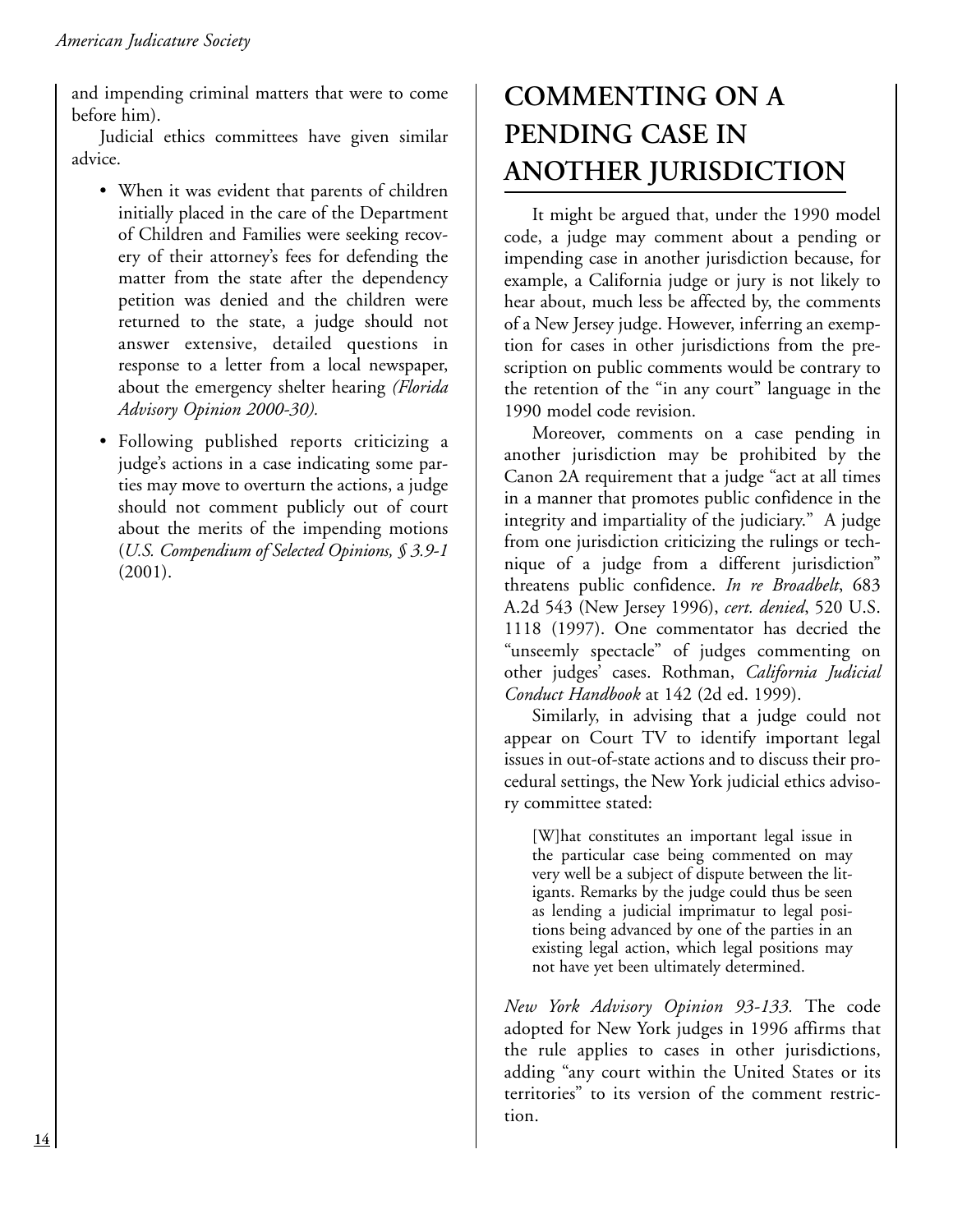A judge who had made repeated television appearances to comment on the O.J. Simpson case was sanctioned by the New York State Commission on Judicial Conduct. The judge commented on the quality of proof, the effectiveness of the strategies employed by the attorneys and the credibility of witnesses, including Simpson. The Commission noted that "his television appearances went well beyond explanations of the law and the legal system." *In the Matter of McKeon*, Determination (August 6, 1998) (www.scjc.ny.us/mckeon.htm) (censure for this and other misconduct).

Unlike the model code, several states have expressly established different rules for a judge's public comments depending on where the case is pending. The restriction in North Carolina, for example, applies only to "a pending or impending proceeding in any state or federal court dealing with a case or controversy arising in North Carolina or addressing North Carolina law." Similarly, the restriction applies only to comments about proceedings "in any court within the judge's jurisdiction" in the Oregon code and about proceedings that "may come before the judge's court" in the Texas code.

# **SCHOLARLY TEACHING AND WRITING**

One category of comments the 1990 model code intended to permit by adopting the "might reasonably be expected to affect [a proceeding's] outcome or impair its fairness" qualification in the restriction on public comments were comments made during scholarly presentations on cases pending in other jurisdictions. The reporter for the ABA committee that drafted the 1990 model code explained that "judges in their extra-judicial teaching and writing often refer to pending or impending cases in other jurisdictions without diminishing the fairness of those cases or the appearance of judicial impartiality." Milord, *The Development of the ABA Judicial Code* at 21 (1992).

This exception was also implied in the 1972 model code restriction. Interpreting that provision, the New York advisory committee stated that a judge who teaches a course in criminal justice and related topics may comment in the classroom on actual cases pending in courts in other jurisdictions. *New York Advisory Opinion 95-105.* The committee reasoned that the code provision allowing judges to lecture and teach about the law "obviously contemplate[d] a reasonable degree of academic freedom within the confines of a class room." The committee concluded that "[e]ngaging in discussion with students about current events involving cases being tried in other localities, generally speaking, can in no way negatively impact the criminal justice system." The committee did caution that the judge should:

- refrain from making gratuitous and unnecessarily controversial statements about pending cases, and
- avoid any discussion of cases pending within the general jurisdictional locale of the judge's court and the college campus.

In a subsequent opinion, the committee stated that a judge may not lecture at a law school about a case over which the judge recently presided and in which an appeal was likely. *New York Advisory Opinion 97-132*. The committee also stated that a judge who is presiding over a criminal proceeding that was originally a capital punishment case may  $\begin{bmatrix} 15 \end{bmatrix}$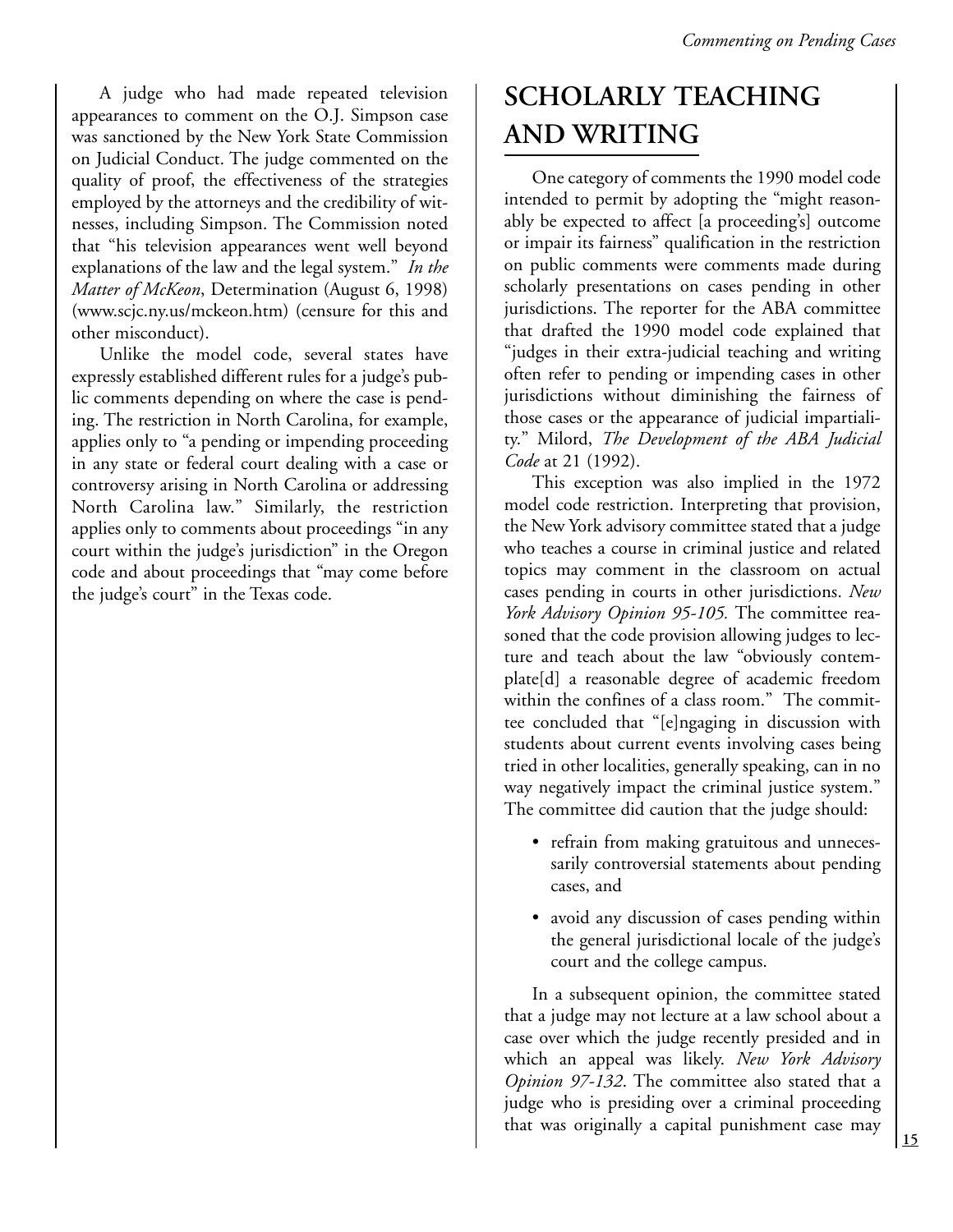not comment specifically on the case, but may speak at a law school alumni gathering on capital punishment issues generally, including potential amendment of statutes governing fees for capital defense counsel. *New York Advisory Opinion 98-126 and 129*.

Some states have added an express "education exemption," at least for cases not involving the judge making the comments.

- The **Delaware** code and the **Code of Conduct for U.S. Judges** add that the proscription does not extend "to a scholarly presentation made for purposes of legal education." Commentary states, "If the public comment involves a case from the judge's own court, particular care should be taken that the comment does not denigrate public confidence in the integrity and impartiality of the judiciary in violation of Canon 2A."
- The **California** code adds: "Other than cases in which the judge has personally participated, this Canon does not prohibit judges from discussing in legal education programs and materials, cases and issues pending in appellate courts. This education exemption does not apply to cases over which the judge has presided or to comments or discussions that might interfere with a fair hearing of the case."

# **COMMENTING WHEN A CASE IS NO LONGER PENDING**

Some judicial ethics committees allow a judge to comment about a case the judge has decided after final disposition (including all appeals), although advising that caution is still necessary.

- In referring to a final criminal case, the judge should consider whether the comments might afford a basis for collateral attack.
- In referring to any final case, the judge should avoid sensationalism and comments that may result in confusion or misunderstanding of the judicial function or detract from the dignity of the judicial office.
- A judge should not reveal deliberative processes or place in question the judge's impartiality in future cases.

#### *U.S. Advisory Opinion 55* (1977); *U.S. Compendium of Selected Opinions*, § 3.9-1 (2001).

The Arizona judicial ethics committee stated that a judge may write articles for publication about the reasoning process by which he or she reached a decision in a particular case if the case has been fully resolved, but the committee imposed conditions on the judge's commentary. *Arizona Advisory Opinion 95-4.* The article:

- must be written in a manner that casts no reasonable doubts on the judge's capacity to act impartially (Canon 4A(2)),
- must promote public confidence in the integrity and impartiality of the judiciary (Canon 2A)),
- must not demean the judicial office (Canon  $4A(2)$ ,
- must not interfere with the proper performance of judicial duties (Canon 4A(3)), and
- must not disclose any non-public information about the case that was acquired by the judge in his or her judicial capacity (Canon 3B(11)).

In contrast, other judicial ethics committees **<sup>16</sup>**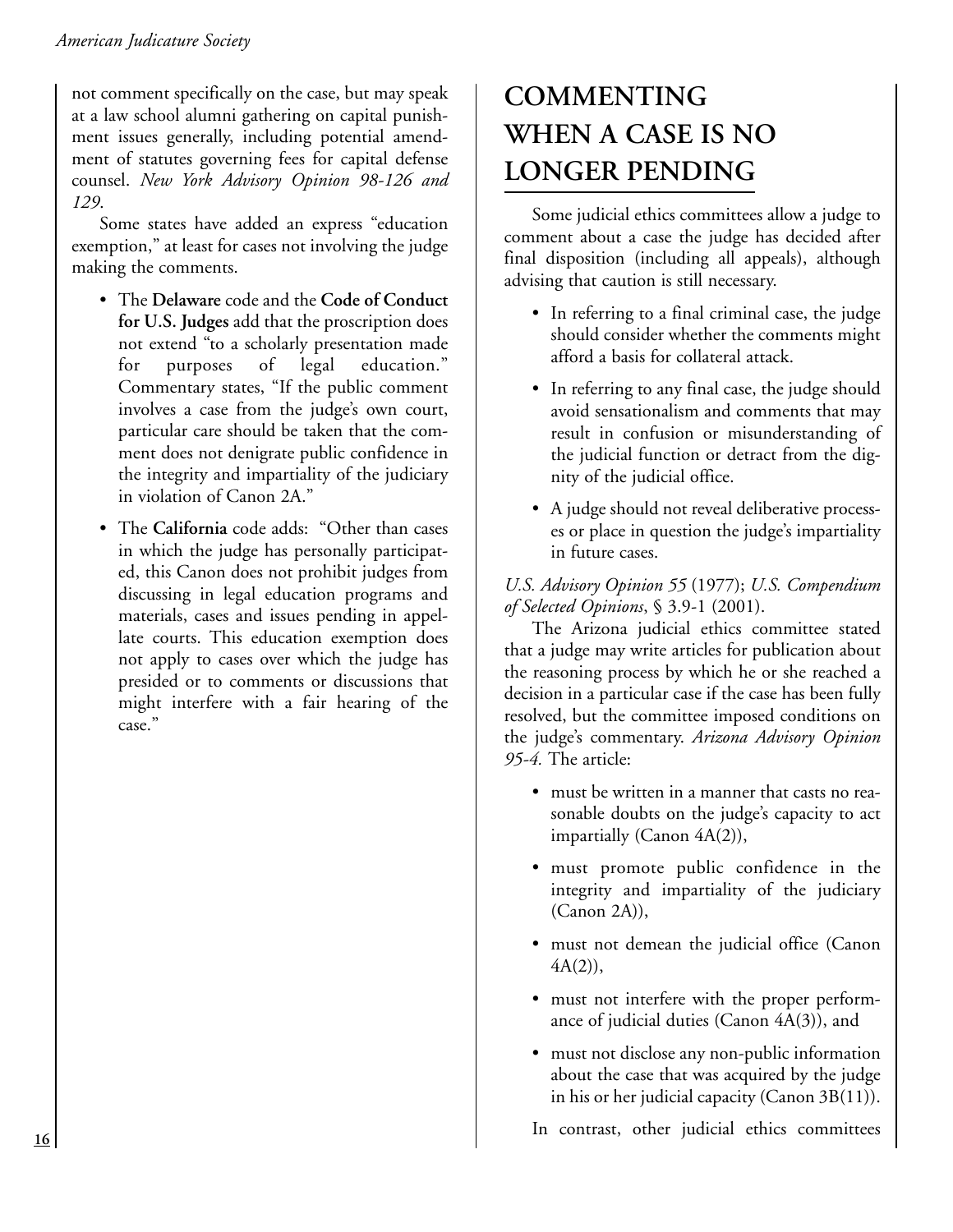have advised against commenting about a case even when the case is final. For example, the New Jersey advisory committee stated that a judge should not "clarify, defend, or justify any of the judge's decisions or opinions, or reasoning therein even in the absence of an appeal." *New Jersey Guidelines for Extrajudicial Activities, III.A.2.b.* The Alabama judicial ethics committee discouraged a judge from writing a book about one or more cases over which the judge presided even after final disposition. *Alabama Advisory Opinion 99-739*.

The Texas advisory committee stated that a judge may not write a newspaper article discussing his or her position in a case in which the judge participated even though the case had been finally resolved. *Texas Advisory Opinion 191* (1996). That committee stated, "Even though a matter has already been decided it can be revisited and the opinion/editorial would be talking about more than just particular procedures of the court." (The Texas code prohibits public comment that "suggests to a reasonable person the judge's probable decision on any particular case." However, that difference between the model code and the Texas code does not seem to affect the reasoning of the advisory committee.) Further, as the request was from an appellate judge, the opinion cited a unique provision in the Texas code that provides:

The discussions, votes, positions taken, and writings of appellate judges and court personnel about causes are confidences of the court and shall be revealed only through a court's judgment, a written opinion or in accordance with Supreme Court guidelines for a court approved history project.

#### *If a judge is criticized about a case that is no longer pending*

"Nothing in the Code of Judicial Conduct prevents a judge from making a dignified response to public criticism" that does not involve a case pending or about to be brought before the court. *California Advisory Opinion 24* (1976). A judge who had been the subject of a negative letter to the editor about a case that was no longer pending asked the New York advisory committee if he could respond. Entitled "System is Frustrating," the letter published

in a local newspaper was critical of a court system where "judges and lawyers get together and decide who is right and who is wrong before they know the whole story." It also stated that the "whole country is slowly going down the tube and people of the judicial system don't care." The article did not identify by name any particular case or judge, but the inquiring judge knew which case the letter referred to by the names of the writers. The judge wanted to respond in a letter indicating that the author's statements were "completely false and unfounded, since both parties were represented by counsel, a fact-finding was held at which the parties testified under oath, there never was a pre-trial conference with or without the parties, and the entire matter is on the record."

The New York committee advised that, because the case was no longer pending, the judge was at liberty to publicly correct any of the procedural misconceptions in the letter. *New York Advisory Opinion 92-13.* However, the committee warned that the judge must:

- scrupulously avoid personalizing the comments,
- refrain from invective, and
- be objective and dispassionate so as not to detract in any way from the dignity of the judicial office.

In addition, the committee stated that "[w]hile no ethical objection is apparent to the judge's answering, the Committee considers this an unwise course," noting that a "judge must expect to be the subject of public scrutiny and, therefore, must accept criticism, however meritless, that might be viewed as opprobrious by the ordinary citizen." *See also Alabama Advisory Opinion 97-649* (a trial judge should not explain the rationale for a sentence imposed in a criminal case to a critic of that sentence even if the time for an appeal has expired and the judge is willing to recuse from any post-conviction petition brought by the defendant).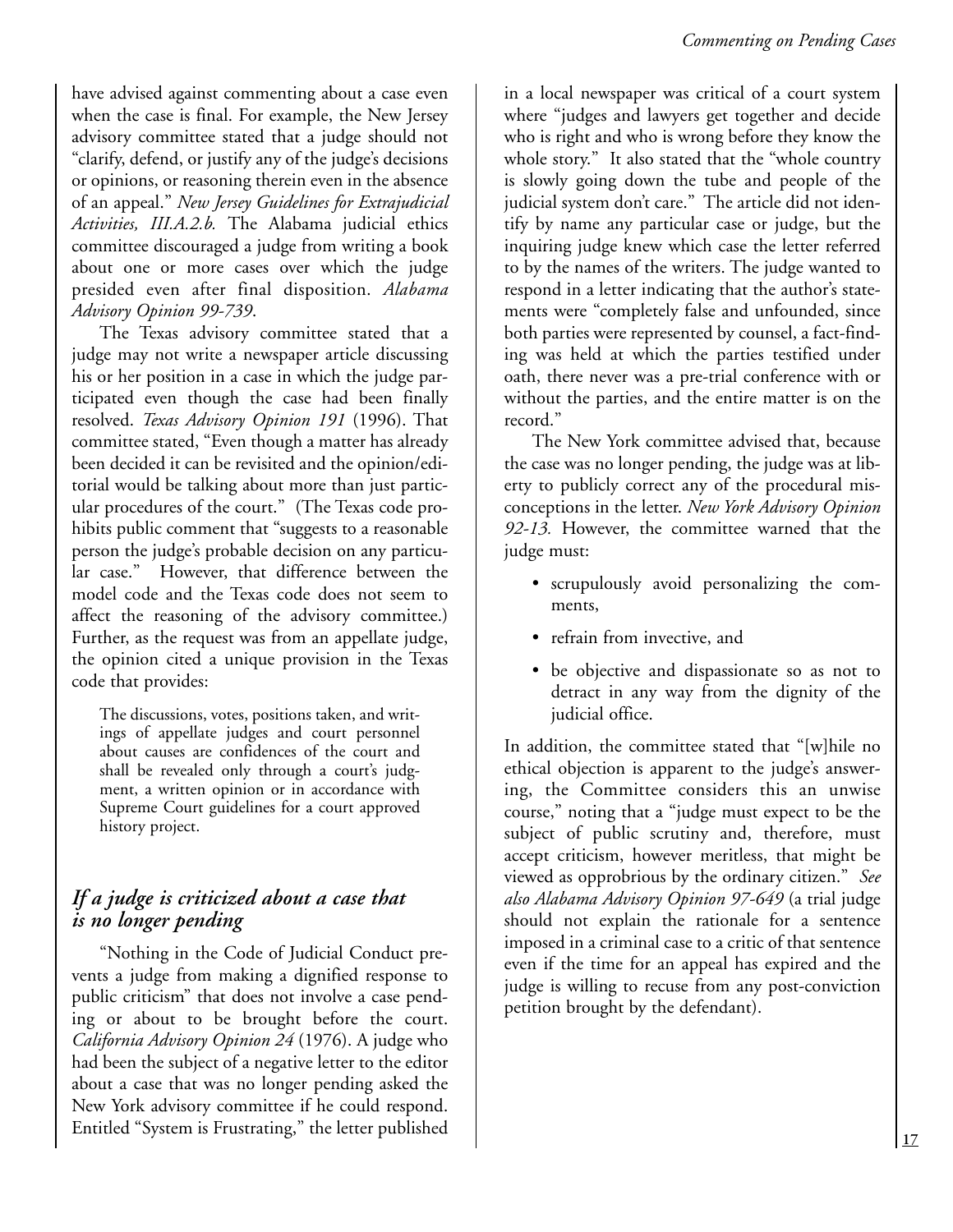### **THE FIRST AMENDMENT**

Any limitation on speech invites a challenge on First Amendment grounds, but the prohibition on judges commenting on pending cases has withstood constitutional scrutiny. The decisions acknowledge that judges do not give up their First Amendment rights when they take the bench but stress that those rights can be circumscribed in light of the state's critical interest in an independent and impartial judiciary.

In response to a judge's challenge to an advisory opinion forbidding the judge from appearing on television to comment on cases pending in other jurisdictions, the New Jersey Supreme Court rejected the judge's argument that the prohibition violated the First Amendment. *In re Broadbelt*, 683 A.2d 543 (1996), *cert. denied*, 520 U.S. 1118 (1997). The court applied an analysis that allows the regulation of speech if it furthers a substantial governmental interest unrelated to suppression of expression, and if it is no more restrictive than necessary. The court held that avoiding material prejudice to an adjudicatory proceeding, preserving the independence and integrity of the judiciary, and maintaining public confidence in the judiciary are obviously interests of sufficient magnitude to uphold the restrictions. The court also stated it was satisfied that the restriction on a judge's speech was no greater than necessary.

In *Broadman v. Commission on Judicial Performance*, 959 P.2d 715 (California 1998), *cert. denied*, 525 U.S. 1070 (1999), the California Supreme Court applied an analysis from cases involving the free speech rights of public employees. The California Commission on Judicial Performance had recommended that a judge be censured for giving interviews to two magazines in which he had publicly commented on the "no pregnancy" probation conditions he had imposed in two cases while those cases were pending on appeal (as well as other misconduct).

The judge argued that the standard for lawyers commenting on cases applied to judges and, therefore, under *Gentile v. State Bar of Nevada*, 510 U.S. 1030 (1991), he had a First Amendment right to make public comments on pending cases unless those comments posed a substantial likelihood of material prejudice to a fair trial. Rejecting that standard, the California Supreme Court stated that the public does not expect a high degree of neutrality or objectivity from lawyers but judges must be and be perceived to be neutral arbiters of both fact and law who apply the law uniformly and consistently. The court also stated that judges' public comments will be received by the public as more authoritative than those of lawyers and inappropriate public comments by judges pose a greater threat to the fairness of judicial proceedings than improper comment by lawyers.

Using the standard from public employee speech cases, the court balanced the interest of the judge, as a citizen, in commenting on matters of public concern and the interest of the state, as an employer, in promoting the efficiency of the public services it performs through its employees.

The *Broadman* court concluded that the general interest of judges in making public comments on court proceedings is outweighed by the interest of the judicial system in maintaining impartiality. Specifically, the court stated that a judge's comments on a case on appeal from the judge's decision may create the impression that the judge has abandoned the judicial role to become an advocate for the judge's own ruling or for the position advanced by one of the parties. The court also held that the restrictions are narrowly drawn because they do not apply to final proceedings, to public statements by judges in the course of their official duties, or to explanations of court procedures.

Applying the analysis from public employee speech cases, the Oregon Supreme Court also concluded that imposition of a sanction on a judge for criticizing a district attorney did not violate the judge's freedom of speech. *In re Schenck*, 870 P.2d 185, *cert denied*, 513 U.S. 871 (1994). The judge had criticized the prosecutor in a letter to the editor and guest editorial, both published in a local paper. The court found that the code restriction promoted an interest in protecting both the fact and the appearance of the impartiality and integrity of the judiciary and that that interest is "profound." The court held that the prohibition on making comments on pending cases is a limited restriction on the judge's right to speak that directly related to and was narrowly drawn so as to further the governmental interest.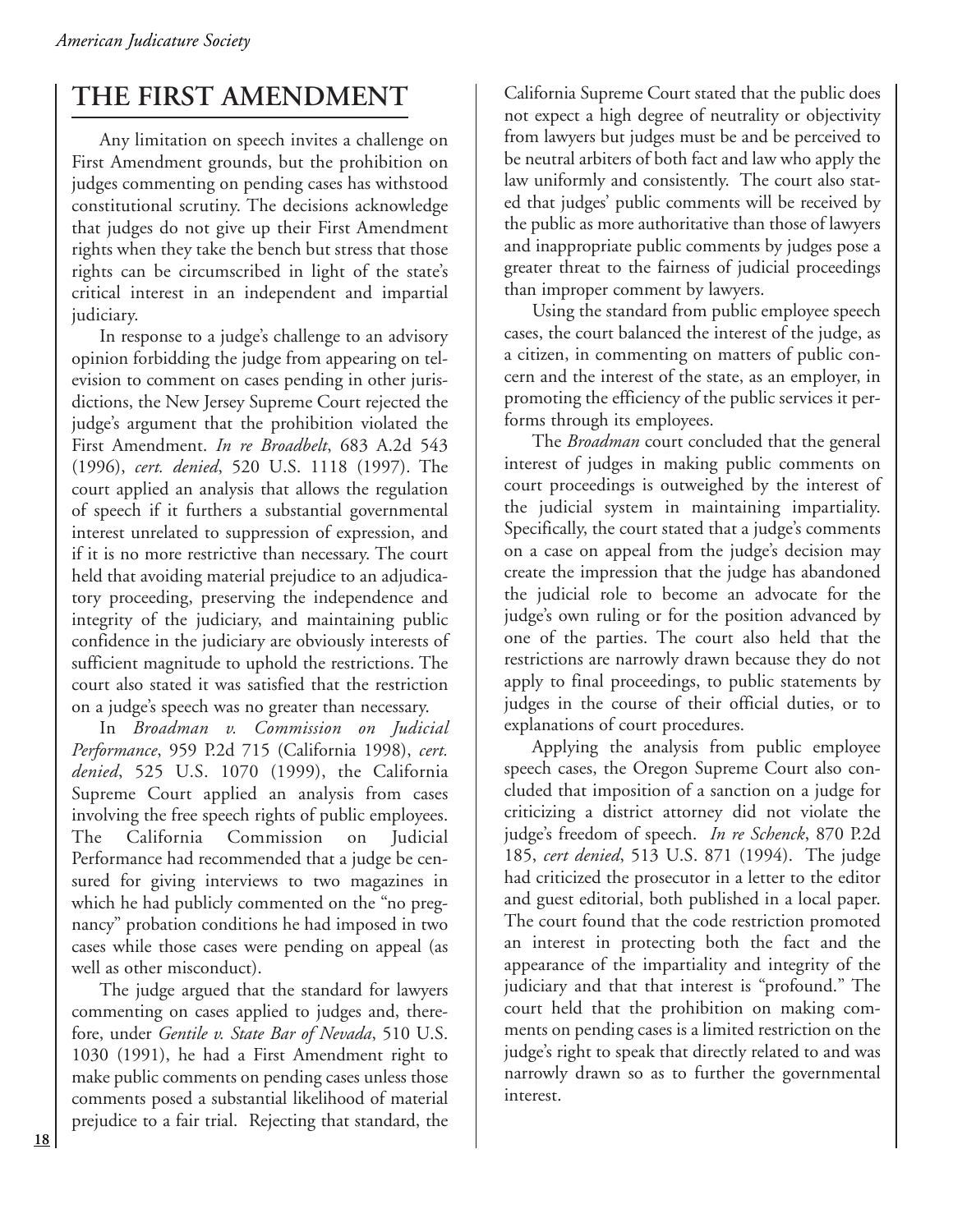### **SUMMARY**

Canon 3A(6) of the 1972 American Bar Association Model Code of Judicial Conduct stated: "A judge should abstain from public comment about a pending or impending proceeding in any court." Canon 3B(9) of the 1990 model code provides, "A judge shall not, while a proceeding is pending or impending in any court, make any public comment *that might reasonably be expected to affect its outcome or impair its fairness"* (emphasis added).

Under both the 1972 and 1990 model codes, a judge is clearly prohibited from commenting on the merits of cases pending before the judge because any such comments could "reasonably be expected to affect its outcome or impair its fairness." The rule restricts any comment that reflects a predisposition in the case but also comments that might be characterized as minor or not on the merits. Off-the-bench comments about a pending case may also disqualify the judge from the case if the comments cast doubt on the judge's ability to act impartially.

An express exception to the prohibition on making public comments on pending cases, under both the 1972 and the 1990 model codes, allows a judge to make public statements "explaining for public information the procedures of the court." Thus, judges may explain the legal elements of cases, and legal concepts or principles such as burden of proof, innocent until proven guilty, and knowing waiver of constitutional rights, and procedural phases of lawsuits.

An extra-judicial explanation by a judge of his or her ruling, however, is not considered an explanation of court procedures. A judge may not attempt to explain an action taken in court with statements that are not in the official transcript, court orders, or written opinions. This restriction includes repeating or summarizing out of court what was said in the courtroom.

When a judge is reversed on appeal, he or she should not defend the original decision or criticize the appellate decision. Such comment creates the appearance that the judge intends to ignore the appellate court's order and undermines the proper administration of justice.

In response to public criticism about his or her decision in a case a judge may explain court procedures, respond to criticism directed toward judicial procedures, give information as to the status of the litigation, inform a reporter or the public of the procedure for obtaining a transcript or order, and explain the ethical constraints on a judge's ability to discuss pending cases. However, the judge should not discuss his reasons for the ruling.

Judges are expressly prohibited from commenting on a case that is on appeal. Comments about a case pending before another judge or jury in the same court or jurisdiction are also prohibited because such comments could reasonably be expected to affect its outcome or impair its fairness or at least create that appearance. Finally, the prohibition on making public comments applies to impending cases, in other words, cases where charges are under investigation or it otherwise seems probable that a case will be filed.

Because the prescription on public comments applies to cases pending "in any court," the rule applies even to a case in another jurisdiction. That interpretation is also consistent with the Canon 2A requirement that a judge "act at all times in a manner that promotes public confidence in the integrity and impartiality of the judiciary."

Comments on pending cases during scholarly presentations are permitted. However, while lecturing, a judge should not make controversial statements about pending cases, discuss cases pending within the general jurisdictional locale of the judge's court and the lecture, or discuss a case over which the judge recently presided and in which an appeal is likely.

Some judicial ethics committees allow a judge, with caution, to comment about a case the judge has decided after final disposition (including all appeals). Other advisory committees, however, have advised against commenting about a case even when the case is final.

The restriction on commenting on pending cases has withstood constitutional challenge. The decisions acknowledge that judges do not give up their First Amendment rights when they take the bench but stress that those rights can be circumscribed in light of the state's critical interest in an independent and impartial judiciary.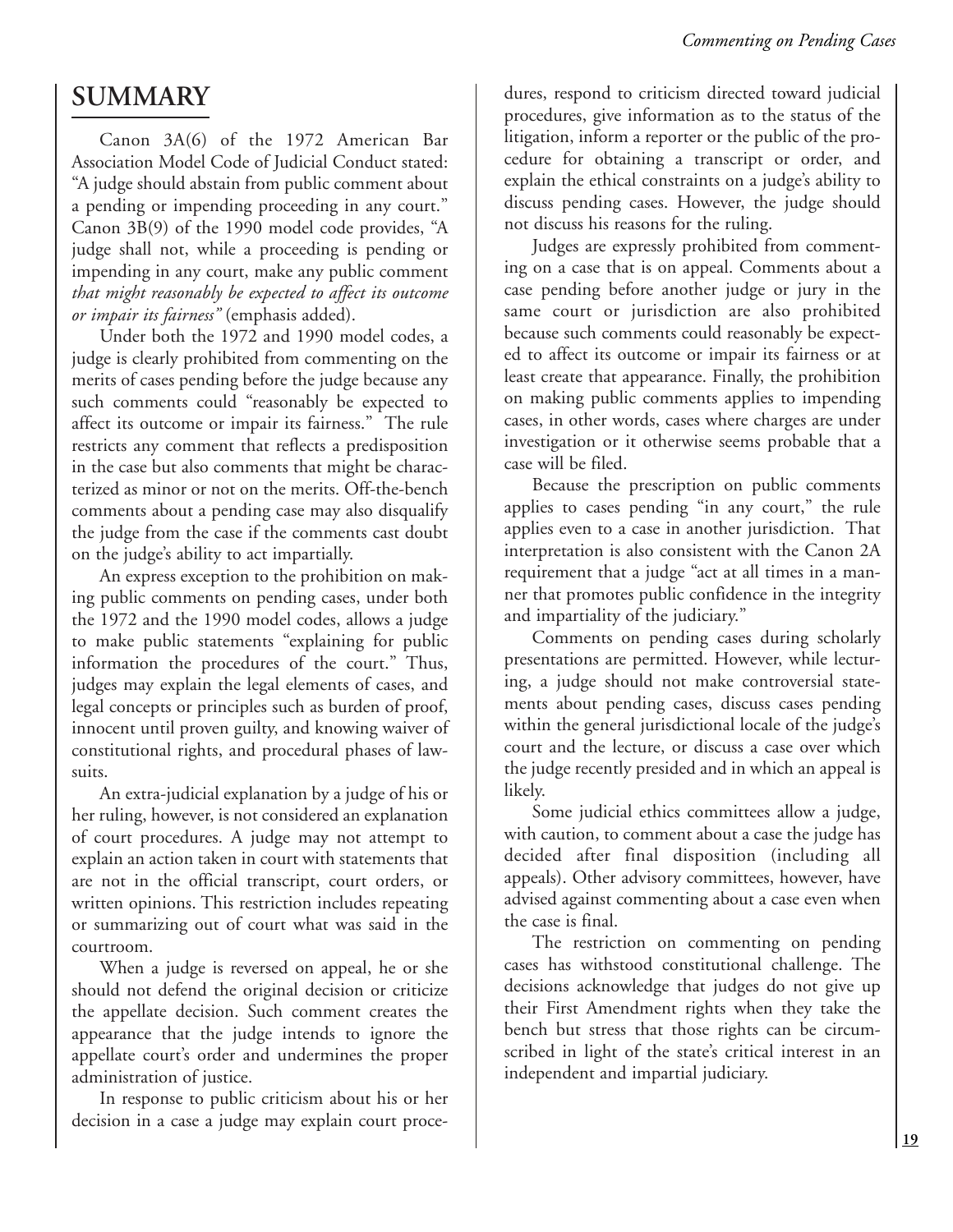# **CODE VARIATIONS**

- As of April 2001, **Alaska, Arizona, Arkansas, the District of Columbia, Florida, Georgia, Hawaii, Indiana, Kansas, Kentucky, Louisiana, Nevada, New Mexico, North Dakota, Ohio, Oklahoma, Rhode Island, South Carolina, South Dakota, Tennessee, Utah, Vermont, Virginia, Washington, West Virginia, Wisconsin**, and **Wyoming** have adopted the "might reasonably be expected to impair [a proceeding's] outcome or impair its fairness" language from the 1990 ABA Model code.
- The **California** code of judicial conduct provides: "A judge shall not make any public comment about a pending or impending proceeding in any court . . . ." The California code also states:

Other than cases in which the judge has personally participated, this Canon does not prohibit judges from discussing in legal education programs and materials, cases and issues pending in appellate courts. This education exemption does not apply to cases over which the judge has presided or to comments or discussions that might interfere with a fair hearing of the case.

• The **Delaware** code provides (emphasis added): "A judge should avoid public comment on the merits of a pending or impending action, requiring similar restraint by court personnel subject to the judge's direction and control. This proscription does not extend to public statements made in the course of the judge's official duties, to the explanation of court procedures, or to a scholarly presentation made for purposes of legal education." Commentary provides in part: "If the public comment involves a case from the judge's own court, particular care should be taken that the comment does not denigrate public confidence in the integrity and impartiality of the judiciary in violation of Canon 2A."

- The **Nebraska** code provides: "A judge shall not, while a proceeding is pending or impending in any court, make any public comment that reasonably might be expected to interfere substantially with a fair trial or hearing."
- The **New York** code provides (emphasis added): "A judge shall not make any public comment about a pending or impending proceeding within the United States or its territories."
- The **Connecticut** code provides (emphasis added):

A judge should abstain from public comment about a pending or impending proceeding in any court, and should require similar abstention on the part of court personnel subject to the judge's direction and control. This subdivision does not prohibit judges from making public statements in the course of their official duties, from explaining for public information the procedures of the court, or from correcting factual misrepresentation in the reporting of a case.

• The Georgia code adds a definition for "comment":

"Comment" in connection with a case refers to valuative statements judging the professional wisdom of specific lawyering tactics or the legal correctness of particular court decisions. In contrast, it does not mean the giving of generally informative explanations to describe litigation factors including: the prima facie legal elements of case types pending before the courts, legal concepts such as burden of proof and duty of persuasion or principles such as innocent until proven guilty and knowing waiver of constitutional rights, variable realities illustrated by hypothetical factual patterns of aggravating or mitigating conduct, procedural phases of unfolding lawsuits, the social policy goals behind the law subject to application in various cases, as well as competing theories about what the law should be.

• The **Louisiana** code states: "A judge shall not, while a proceeding is pending or impending in any court, make any public comment that might reasonably be expected to affect its out- **<sup>20</sup>**